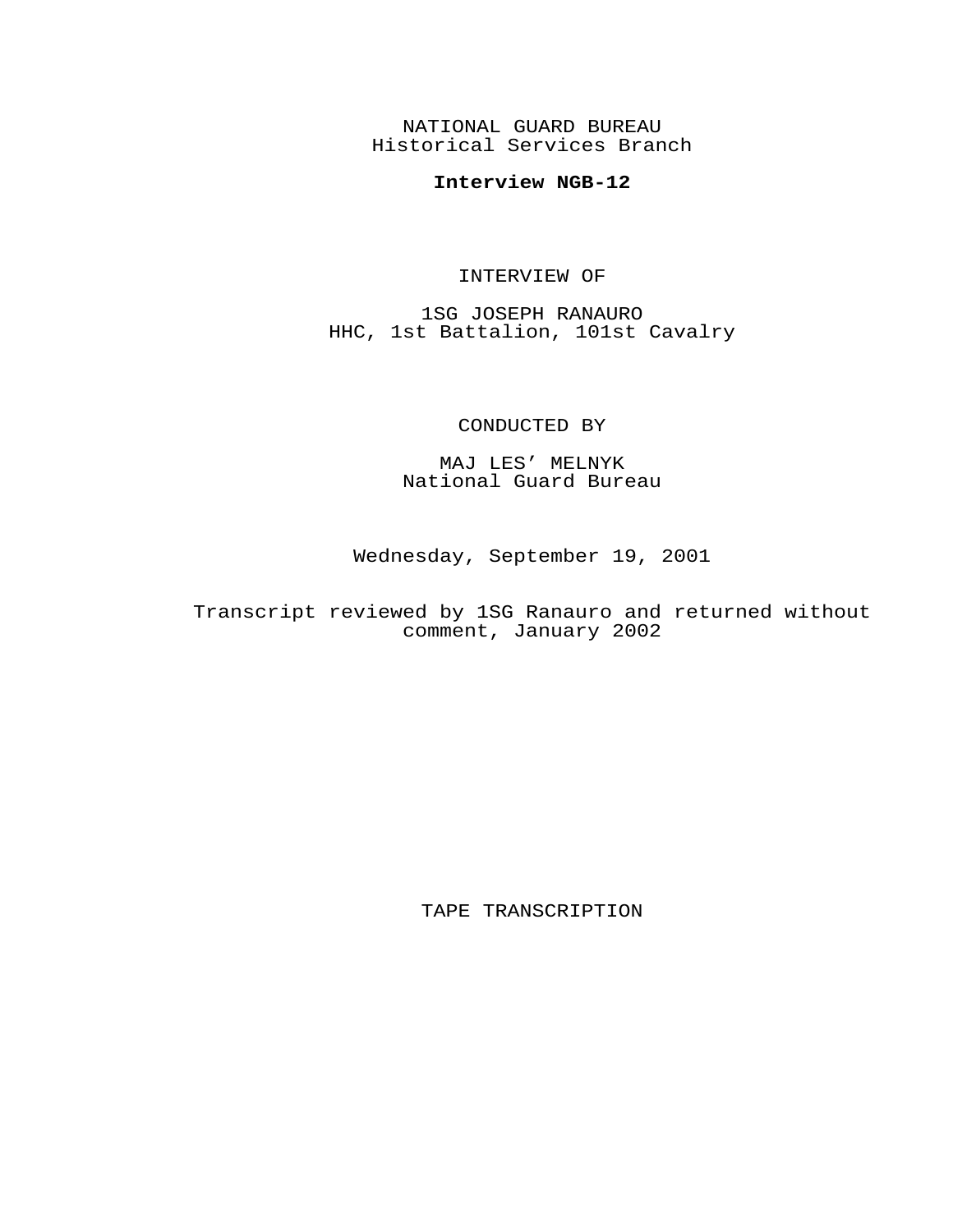## P R O C E E D I N G S

 **MAJ MELNYK**: This is MAJ Les' Melnyk, the Army National Guard Historian at the National Guard Bureau, and I am interviewing 1SG Joseph L. Ranauro. I spell R-a-n-a-u-r-o. He is the first sergeant of HHC, 1st Battalion, 101st Cavalry, located in the armory on Slossen Avenue in Staten Island. This interview is taking place on the 19th of September, on the steps of the U.S. Customs House, at the lower tip of Manhattan. 1SG Ranauro, you have read and signed the oral history access agreement and agreed that everything you say here can be used by the Army however they use. **1SG RANAURO**: Yes, I do. **MAJ MELNYK**: I'd like for you to start by briefly telling us what you do both in a military and civilian capacity, and maybe a brief synopsis of your military career. **1SG RANAURO**: In the military, I'm currently the HHC First Sergeant for the 101st CAV. Prior to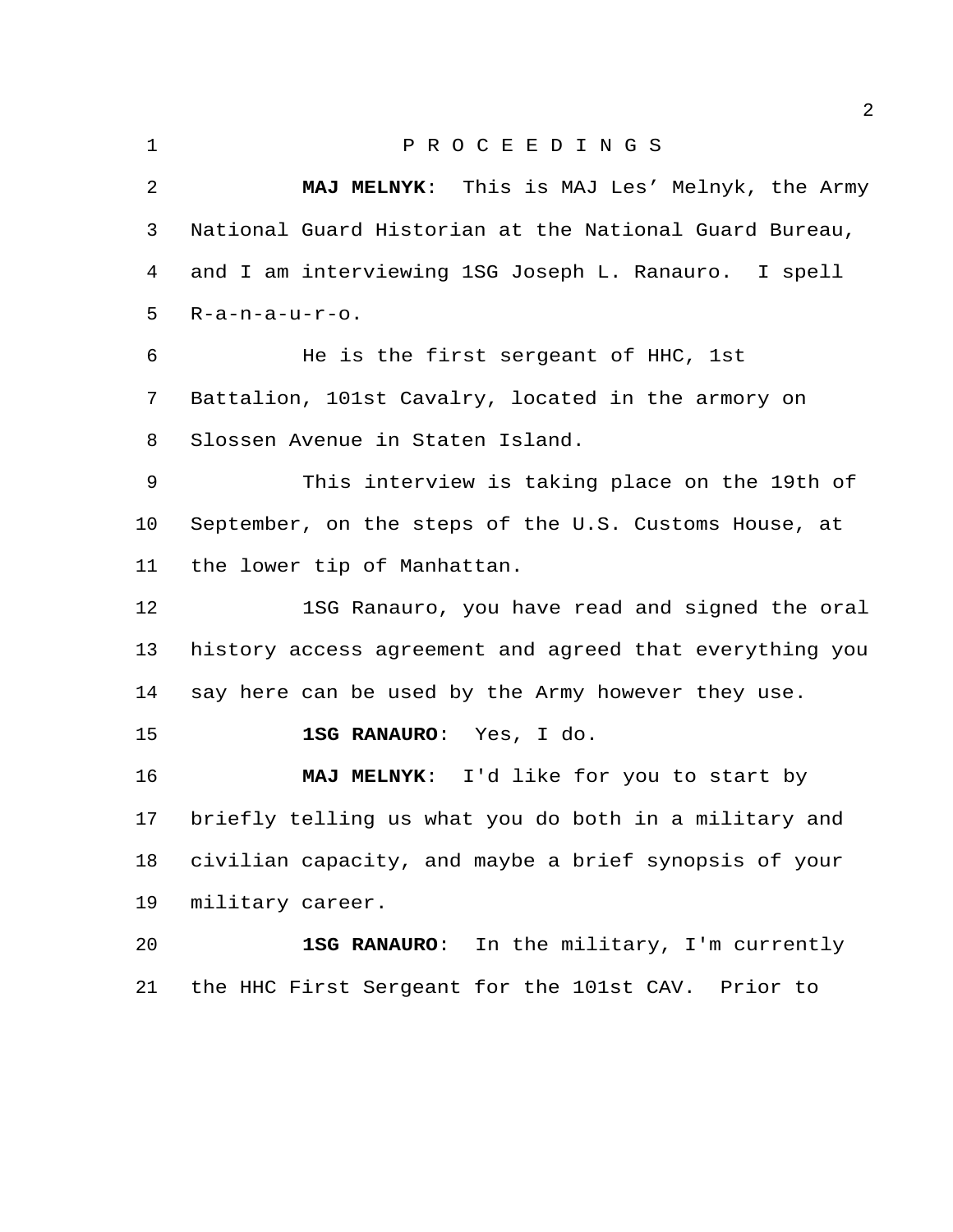that, I was the Alpha Company First Sergeant for about three years.

 Prior to that, I had the Mortar Platoon for two years. Prior to that, I was an E-8 and I was the Master Gunner for the CAV Squadron, and progression down from there was a platoon sergeant in a line company, tank commander, gunner.

 Prior to that, I was in the New York Air National Guard. I came into the service in 1971.

 My civilian job, I'm a senior court officer for the New York State Court System in the State of New York. I've been on the job for 32 years, 28 of them have been in the capacity as an officer in the lower courts.

 All my time has been spent in the criminal term. My various assignments have been working in courtrooms. I'm also on the Judicial Protection Program, with guards all our judges with death threats and emergency service type of operations, and we currently have the anti-terrorist perimeter patrol around all the courthouses in lower Manhattan that are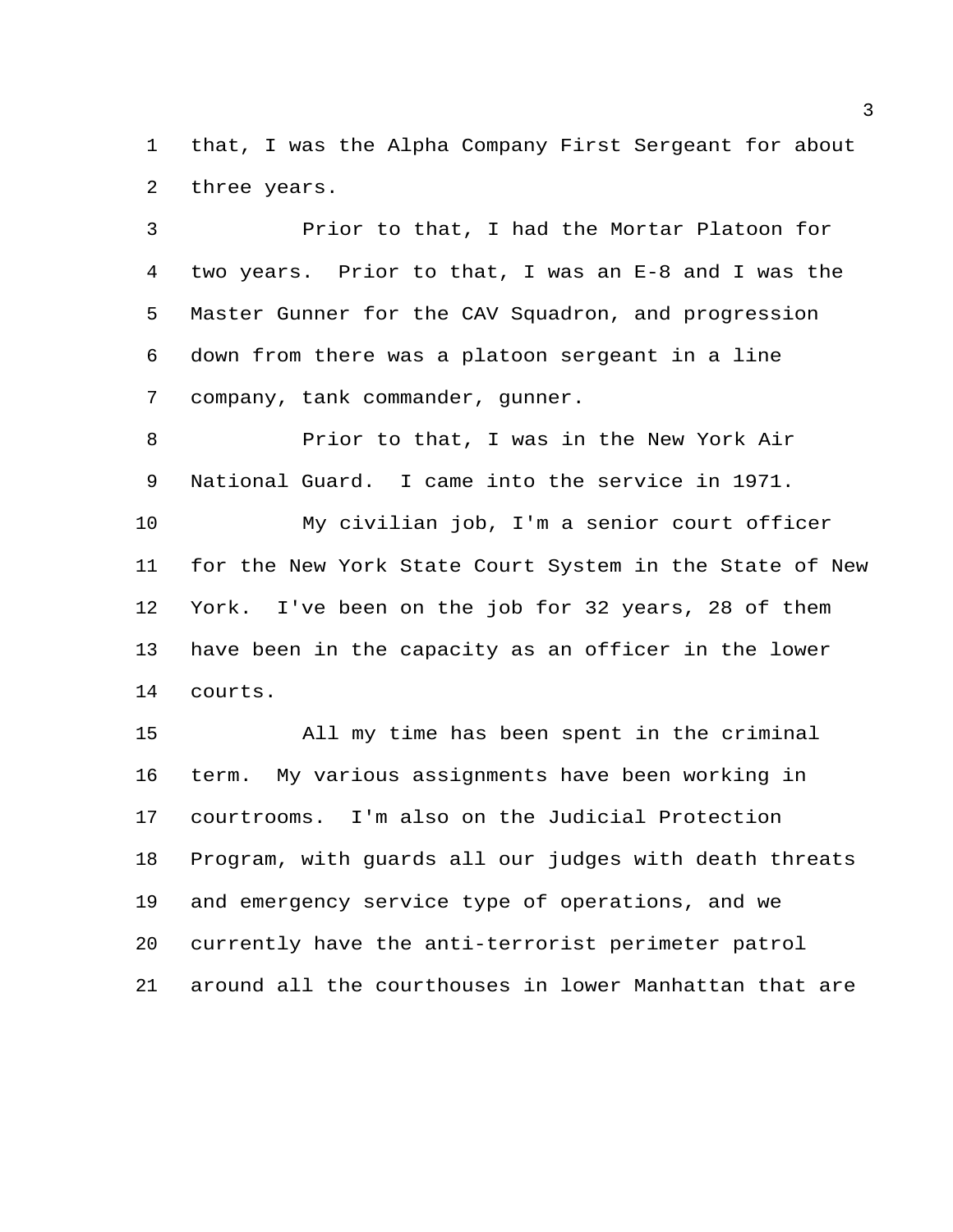run by the State of New York.

 **MAJ MELNYK**: If you would, 1SG Ranauro, go back to Tuesday, September 11. Where were you -- your situation is somewhat unique. Describe your reactions when the attack occurred. **1SG RANAURO**: We had just turned out for our day tour. We turn out at 08 in the morning. Myself, four other officers, are -- all our bosses were in Albany that -- had left for Albany that morning to -- as it happens, they were going up there for a briefing on weapons of mass destruction. **MAJ MELNYK**: And you work where? **1SG RANAURO**: I work at 100 Center Street. That's in lower Manhattan. The cross streets are West Street, Center, and we cover basically the family, civil, and the criminal court buildings are located

 down there. It's principally five buildings that we are assigned to patrol.

 **MAJ MELNYK**: About how far from the World Trade Center is that?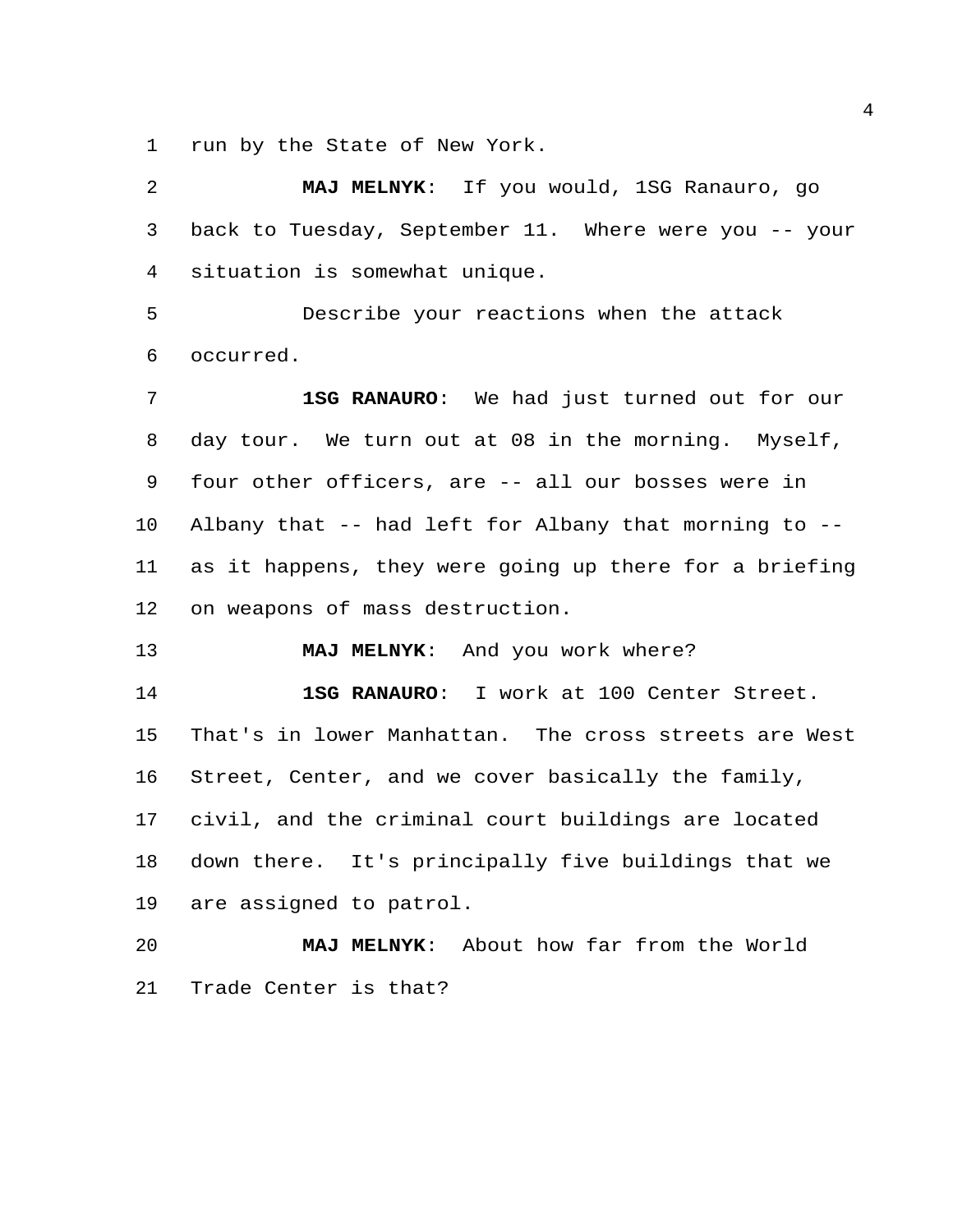**1SG RANAURO**: I would say it is about the distance of about eight to ten city blocks. It's about five to eight minutes walking distance from our building.

 **MAJ MELNYK**: When did you become aware of the attack and what did you do?

 **1SG RANAURO**: During -- during the week, every once a while, we hear military jets, they come down the Hudson, I guess, sightseeing or whatever, and we had heard a jet coming. We assumed from the sound of it it was a military type jet.

 **MAJ MELNYK**: You were inside or outside? **1SG RANAURO**: We were outside the building. My whole detail of -- the five of us at that point were outside on patrol.

 We heard the jet approaching, and I'm a pilot myself, and one of the things I commented to one of my coworkers was the FAA is going to have this guy,

because he was very, very low.

 Then from behind one of the buildings on the west side, we had seen the airliner basically come up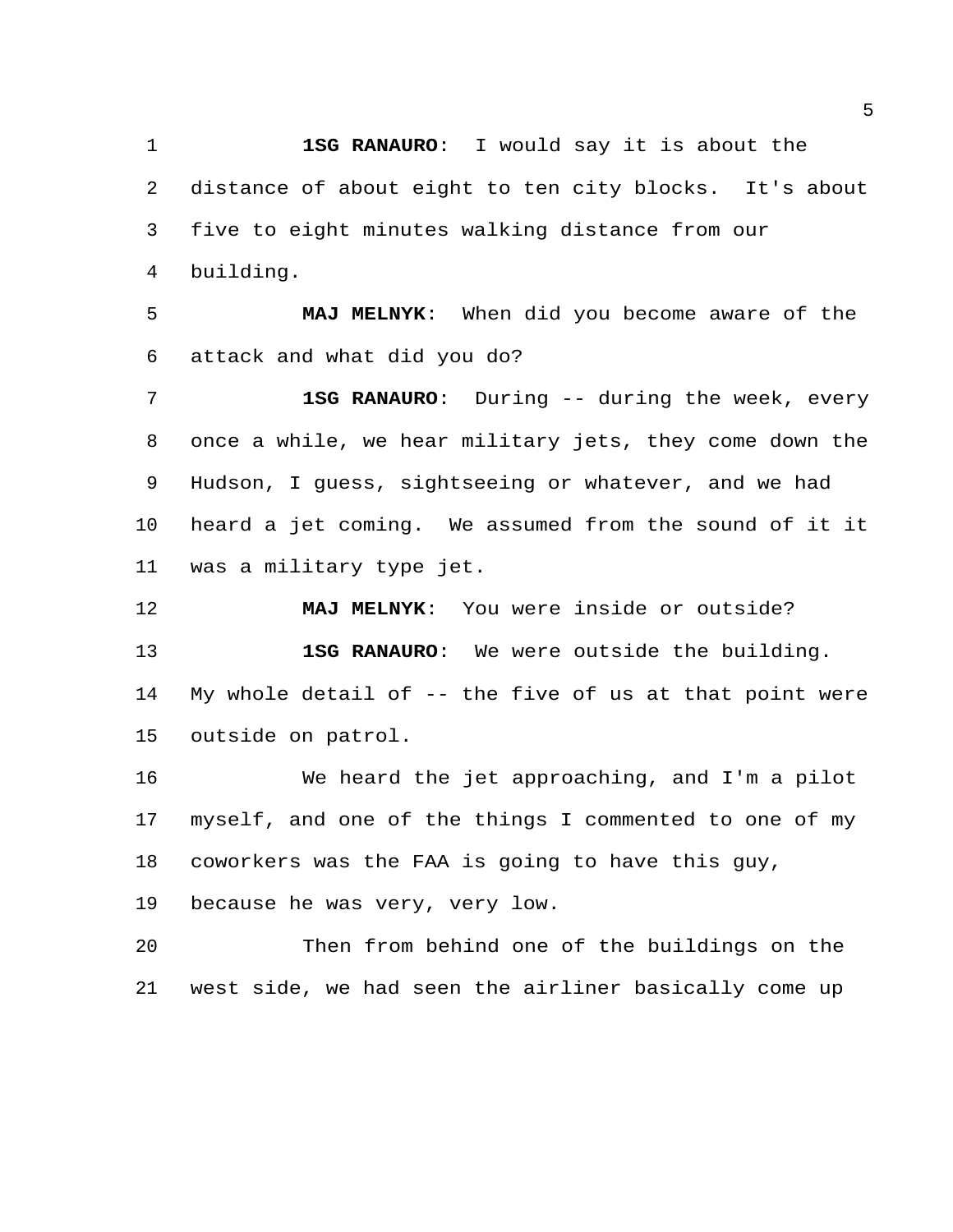and slam into the side of the World Trade Center.

 **MAJ MELNYK**: What direction was the airliner coming?

 **1SG RANAURO**: He was going from north to south.

 **MAJ MELNYK**: So down the Hudson River. **1SG RANAURO**: Down -- right. Correct. Down the Hudson River. Initial reaction from most of us was that it was a pilot who probably had a mechanical failure and my reaction was it was probably trying to ditch the plane into the harbor and he wasn't able to make it.

 Right after we saw the plane come in, my detail gathered up all our guys, which was a detail of ten men, ten officers, most paramedics and EMTs, we got all our equipment, our oxygen bottles, our trauma bags and everything else, threw them in the van and headed toward the World Trade Center.

 About halfway there, we caught the very, very tail end of the second plane striking the building. He came up from the southerly direction, popped up almost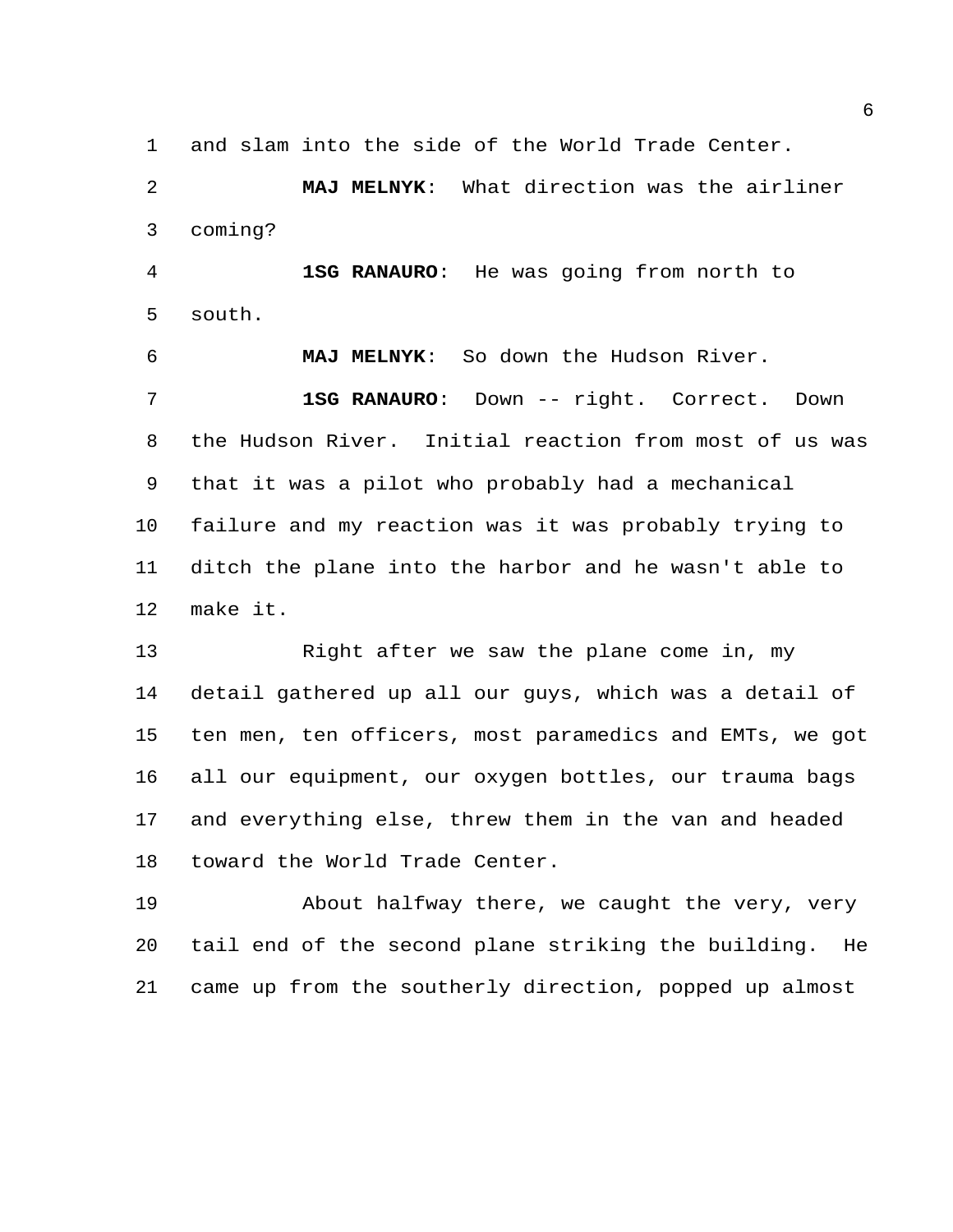in like an F-16 type maneuver, attack thing.

 He tried -- it appeared that he tried to bank the aircraft sideways into the building, but he wasn't able to do that. He was in too much of a bank to keep it that way. The plane would have turned and missed it. So he leveled the wings and went into the south tower from the south side. We had, myself and my guys, along with all the firefighters and police officers that were down there had to back off because of all the debris coming off

the building.

 **MAJ MELNYK**: What was your reaction? Did your assessment change at that point?

 **1SG RANAURO**: Yeah. Right after that, we figured it was some type of attack or something like that. It was too much of a coincidence that two planes would hit the same type of building at the same time. And since we go through a lot of training for

this stuff, that was our assessment right away.

We had to back off from the building. There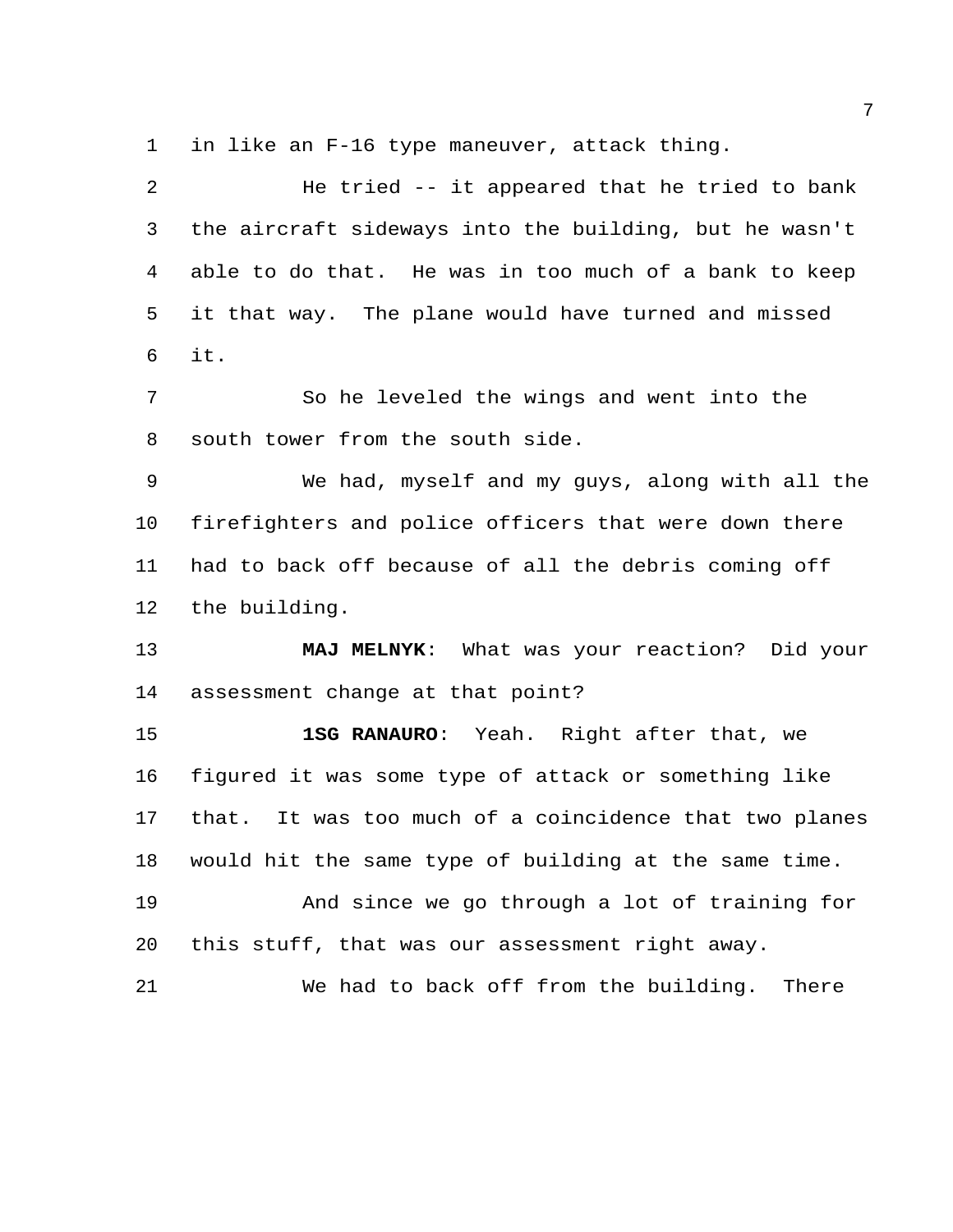was too much debris coming down. We helped civilians get out of the area, told them to just keep running north or towards the East River.

 When the debris subsided a little bit, we moved towards the north tower, down on -- at that point, we were on -- we had just turned southbound on West Broadway and we were stationary there, waiting for a lot of debris to come down.

 We were telling people to run north and east towards the river. Once the debris had stopped to a manageable level, we started down West Broadway,

towards the buildings.

 We met with members of New York Police Department, Fire Department, and EMS, and explained to them we have paramedics, we're all trained, where do you need help.

 **MAJ MELNYK**: What was the scene like there at the plaza?

 **1SG RANAURO**: The scene on West Broadway coming up onto Vesey Street, which is the north street on the northern side of the World Trade complex.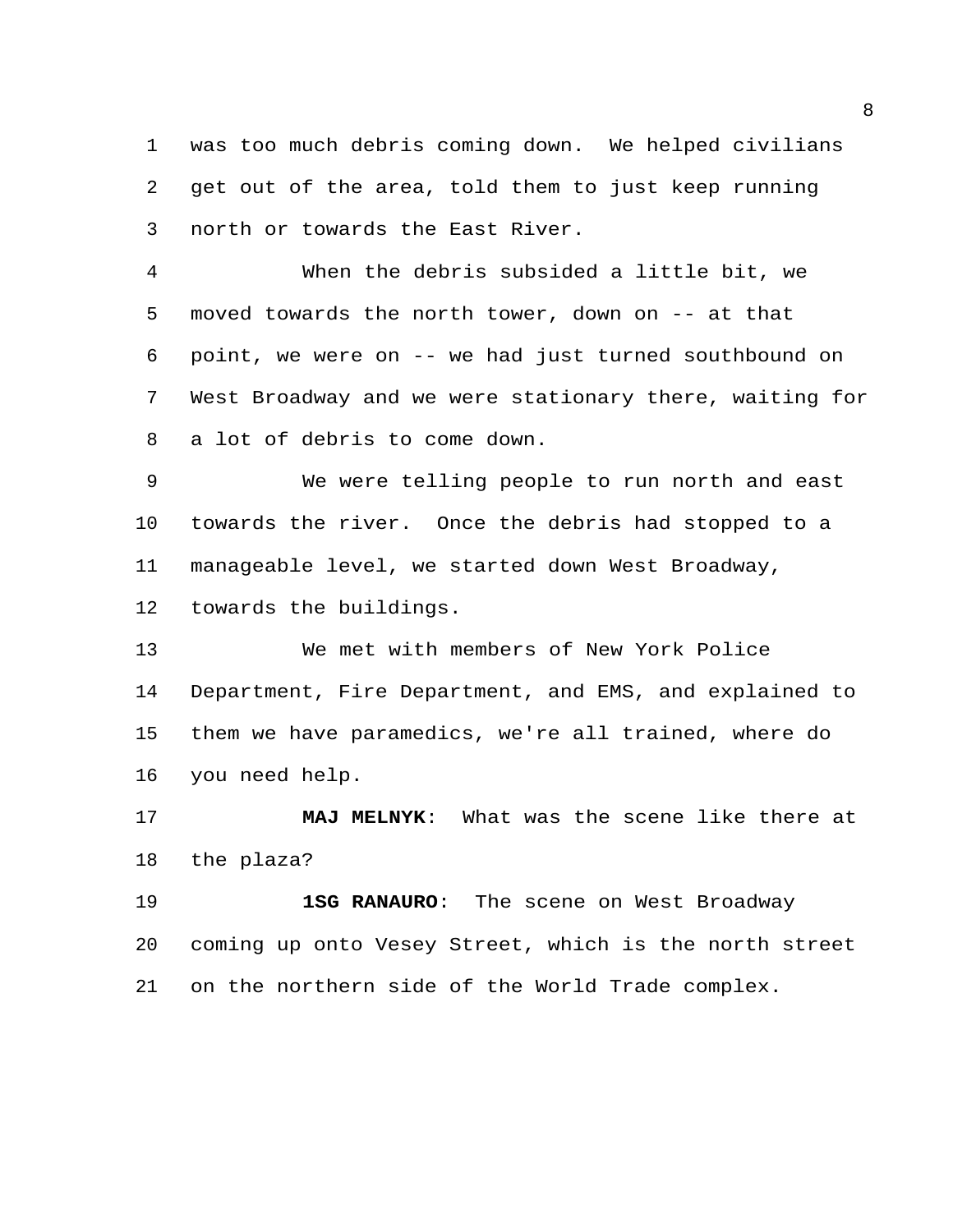**MAJ MELNYK**: Northern side of the -- right. **1SG RANAURO**: The scene was pieces of aircraft, one of the engines of one of the aircraft, glass, debris, hands, limbs, all types of body parts. As we got closer, it got worse and worse. A lot of soot and smoke from the debris that had fallen and a lot of damage to the surrounding buildings, as we got closer to it. About a block away from Vesey Street, when we were still going southbound toward the towers, people were jumping out of the building. Three people came out. The fourth came out and he was on fire and came down. We found out later on that a couple of these people fell on firefighters and killed them as they were walking and responding. We went around the west side of the towers, which would be on the Church Street side, and they were evacuating people next to the -- on the corner of Vesey

and Church, which would be the northwest corner,

there's Border's Book Store and there's a very large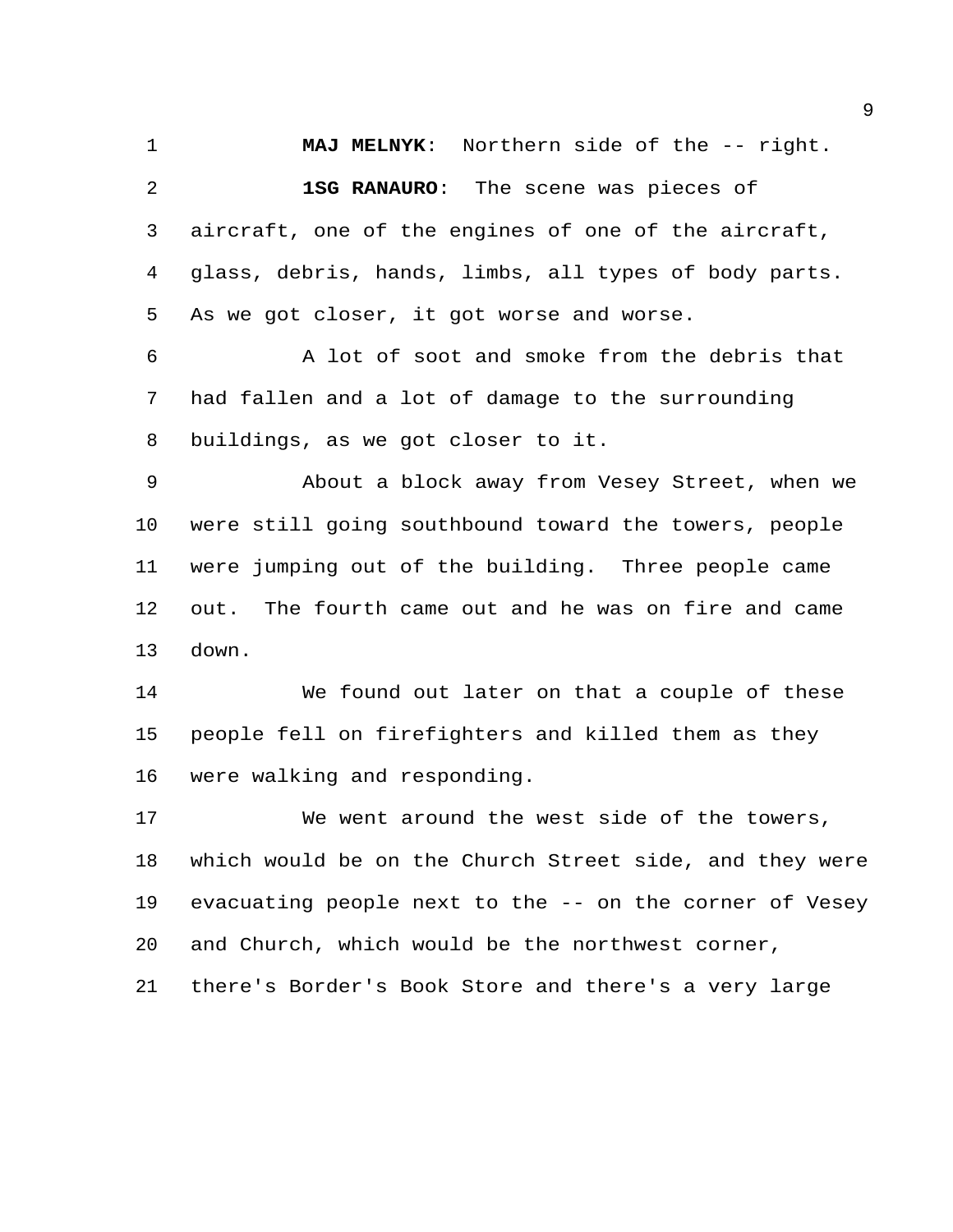overhang from Border's.

 Correction on the location of Border's. It's the northeast side of the -- I believe it's Six World Trade. The map is too small. I really can't read it. **MAJ MELNYK**: Right. Definitely the northeast corner of the complex. **1SG RANAURO**: Right. They were evacuating people from the sub-levels, the escalators had come up into the lobby behind Border's, they run adjacent behind the Border's Book Store, which is L-shaped. It runs right around to Vesey Street. And the police department had a line of people, some -- a couple of the officers had bull horns, telling the people do not use cell phones, do not look up, and head to Broadway. That's where the triage is, and all the rest of the medical help was waiting for them up there.

 So we helped -- so my ten guys helped get a lot of those people out. I would say probably about seven or eight hundred people, before the building started to come down.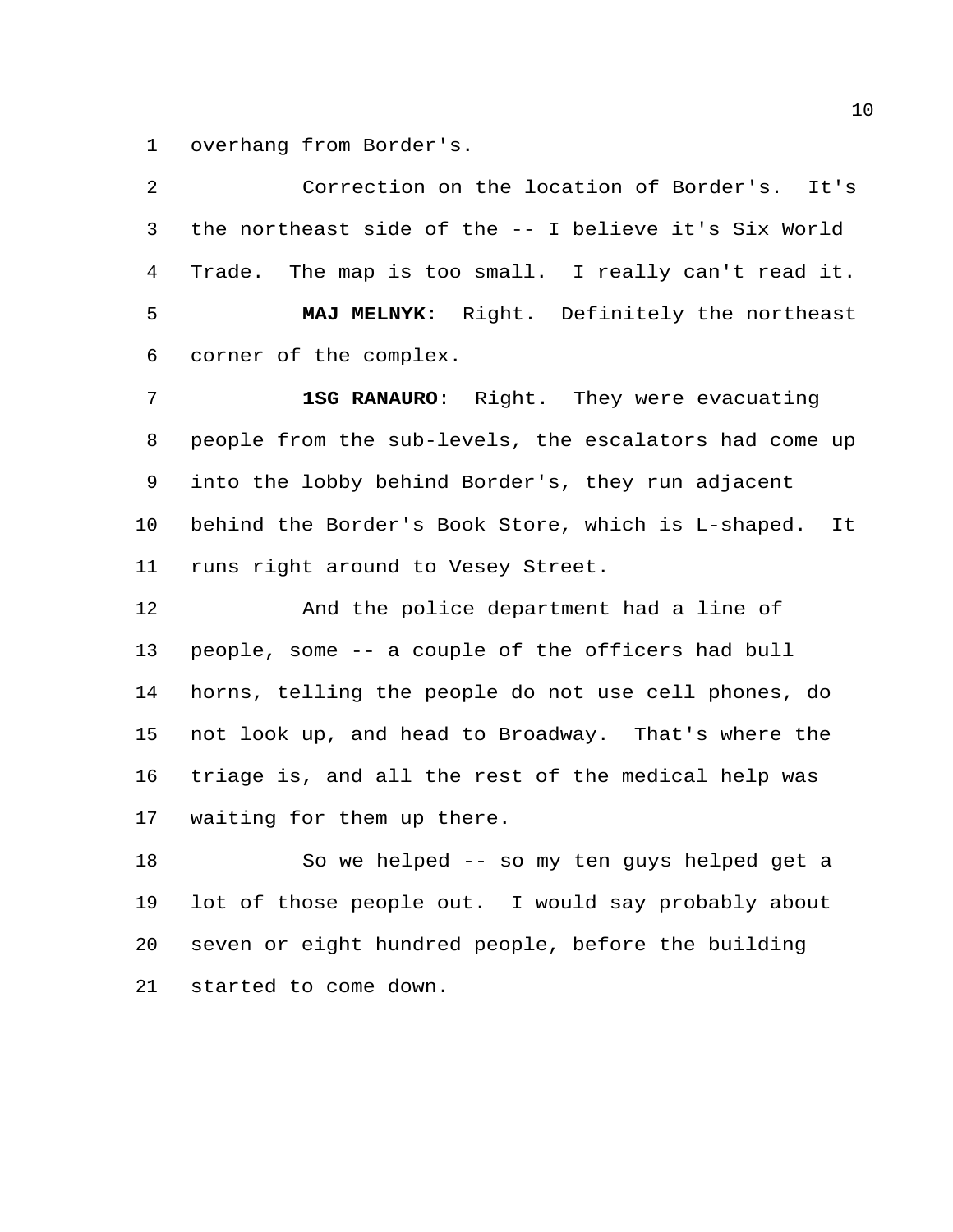At some point, maybe about ten minutes after, we got on the line near the doorway to help either carry people or rush them out of the building.

 About eight officers from our academy, which is down here on Williams Street, had seen the incident and they came up to help. Some of them are EMTs, and they joined with us.

 Probably after about ten minutes, EMS came out and said we need paramedics in the basement, that we have a lot of burn victims.

 And my partner, Tommy Jergens, CPT Harry Thompson from the academy, Officer Tai Bacon from my building -- he doesn't work in my detail, but he's also a paramedic -- and one of the other officers who was off duty coming to work saw what happened, he's also a paramedic, he joined in, and he was only in our command about a week. I really didn't even know him.

18 18 I heard his name being mentioned. They responded to the EMS that was on Church Street and got the little folding chairs with wheels on it and headed down into the basement.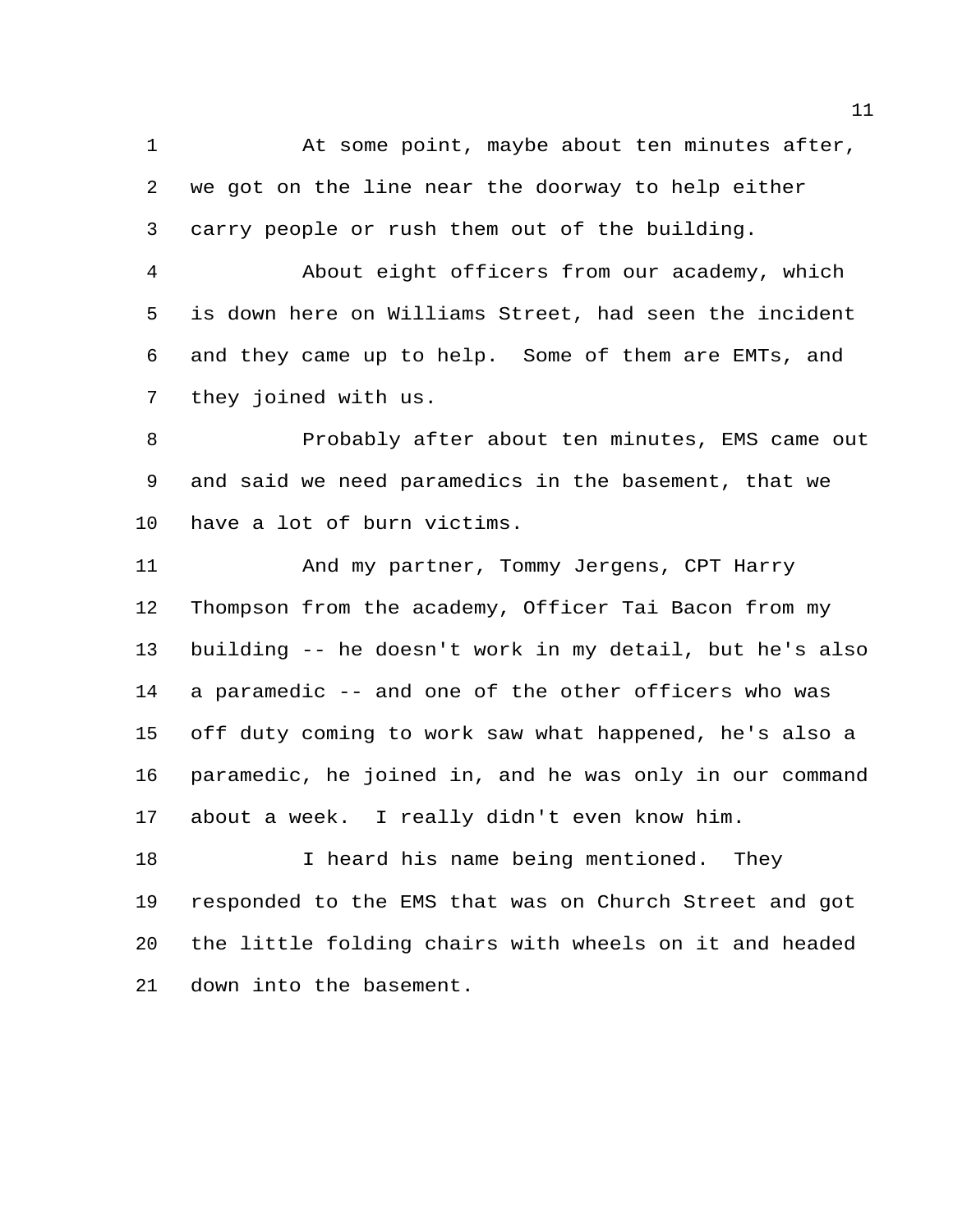And we were all kind of looking at one another, not understanding why there would be so many burn victims. We found out later on that all the jet fuel went down the elevator shafts and flooded the lower levels with jet fuel.

 **MAJ MELNYK**: That was my question, as well. **1SG RANAURO**: So my four guys came out, along with my partner, Tommy Jergens, came out and they had four very bad burn victims. They were probably burned over 60 percent of their body.

 They brought them to EMS and they were removed to the burn center, I believe, at Bellevue.

 My guys went back down again. I gripped my partner, Tommy, I said, "Tommy, stay up here with us," and his last words to me, it turns out that he says, "Joe, there's people down needing help, plus we're all paramedics."

 He was a combat medic. He was assigned to the 69th Infantry with the New York National Guard. Before that, he was with, I believe, the 82nd, but I'm not -- either the 82nd or the 101st.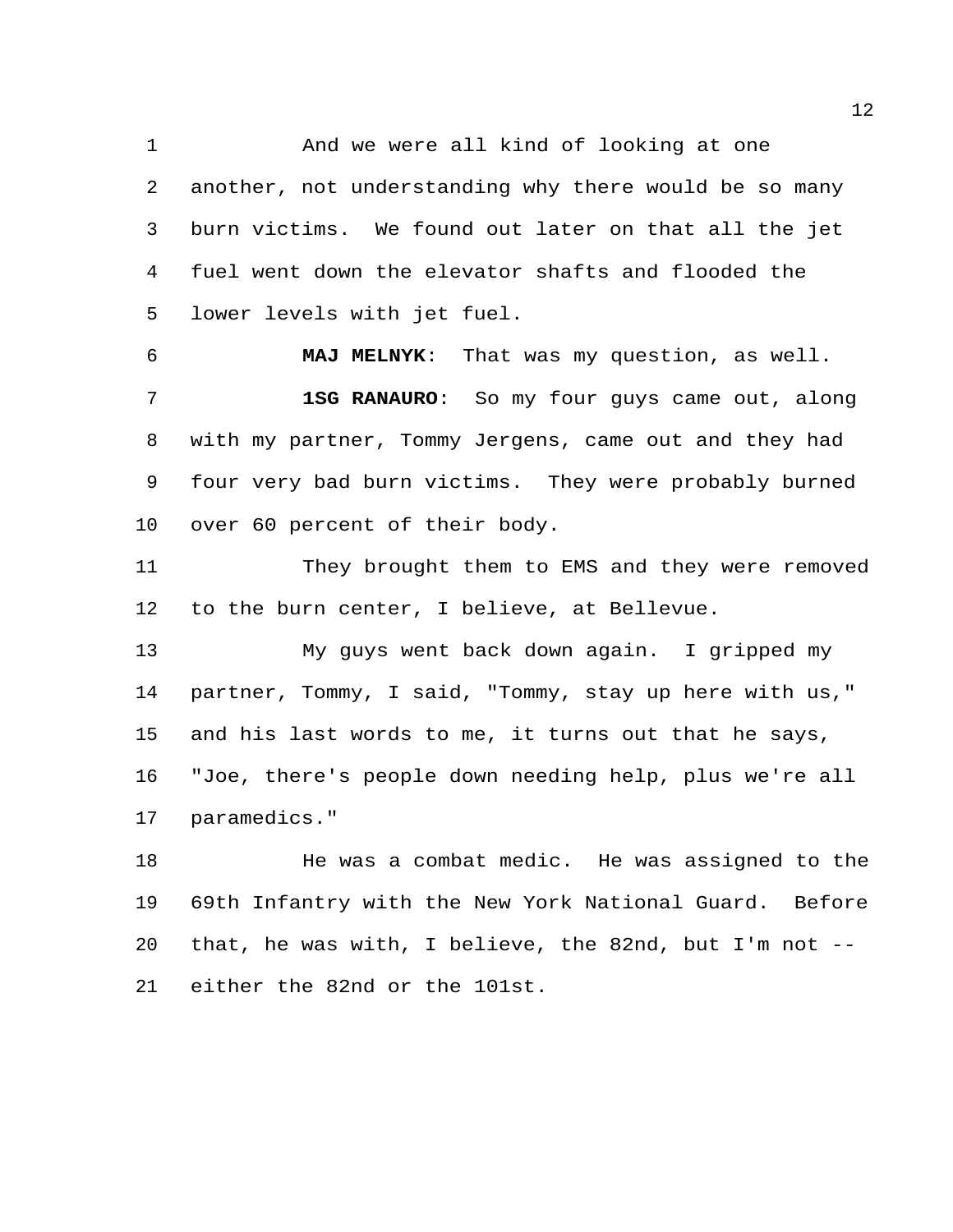**MAJ MELNYK**: Would he have served in the 69th? **1SG RANAURO**: Yeah. Yes, he did. In fact, his enlistment had just ended and he was going to switch over to our unit. He had just gotten married four months ago and he was waiting to get settled in with his wife and everything else and he was going to reenlist with the 101st CAV.

 They went back down into the basement. We were still continuing to get people out, and I would say it was maybe about -- and the time frames, I look them now in the newspapers, and it seemed like it was just slow motion.

 So when I say maybe it was 20 minutes later, it may have been a half hour. The times were very blurry.

 It seemed like about 20 minutes after they had gone back down to get another load of burn victims that were down here, we heard popping sounds that initially we didn't know what they were.

 Maybe about a minute after we heard them, we thought there were explosions in the south tower and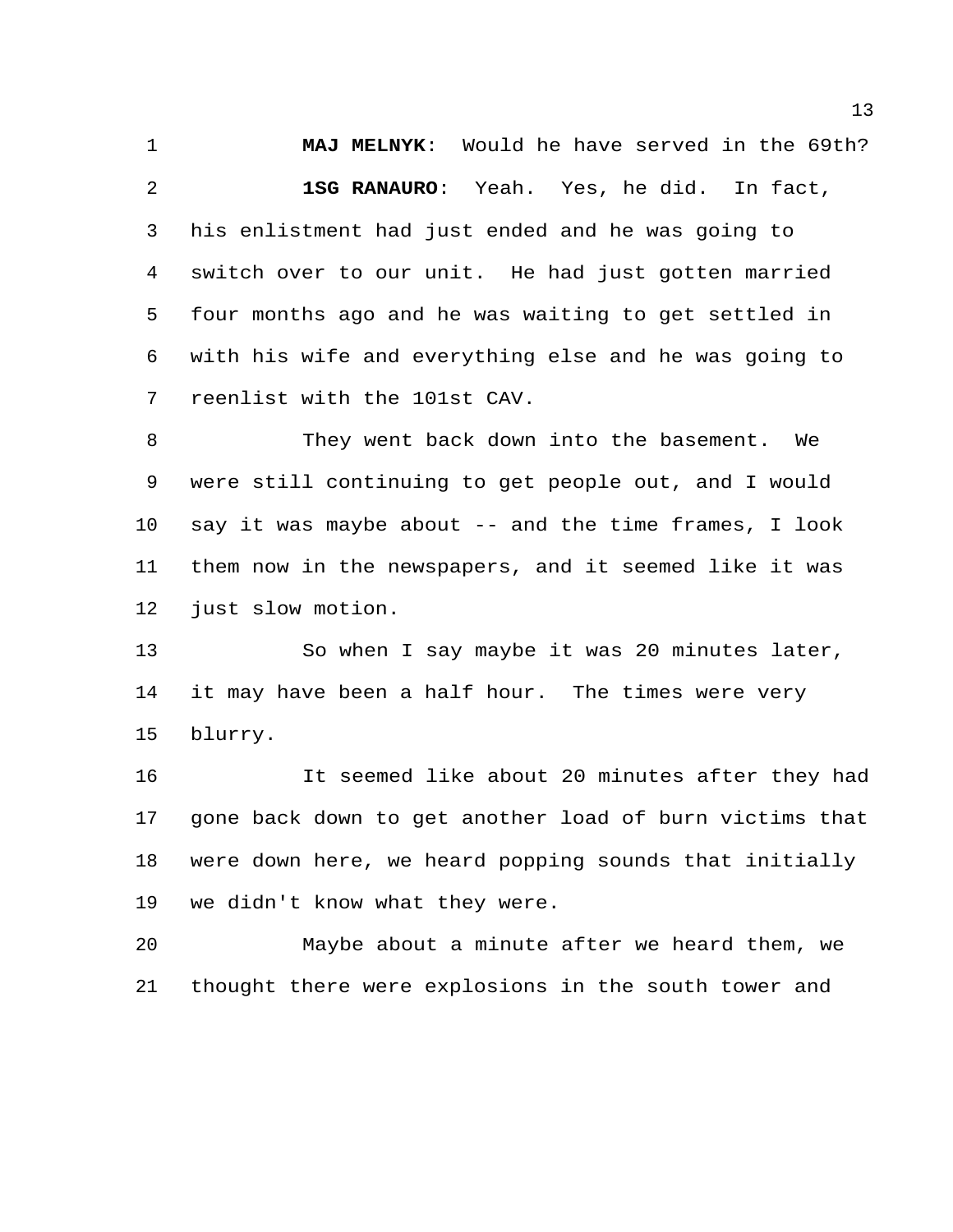one of the guys I work with, Teddy Leosokis (phonetic,) says to me, "Joe," he says, "take a look at the building," and it was actually waving.

 The whole building was waving all the way from, I would say, maybe about the tenth floor all the way up.

**MAJ MELNYK**: The outer skin.

 **1SG RANAURO**: Right. The outer skin of the building had waves in it, like you see in the movie or something like that.

 We looked across the plaza, looking towards -- looking eastward towards Church and up to Broadway, and there was a lot of people there and internally, I said to myself, I'm not going to be able to run and make it through that, because we assumed that the buildings were going to topple one way or the other.

 And we chose to all pile into the lobby of the -- right behind the Border's. We got about 40 or 50 feet into the lobby. We turned the corner going -- we were going northbound behind Border's in the lobby. Then we made the turn going westbound, and we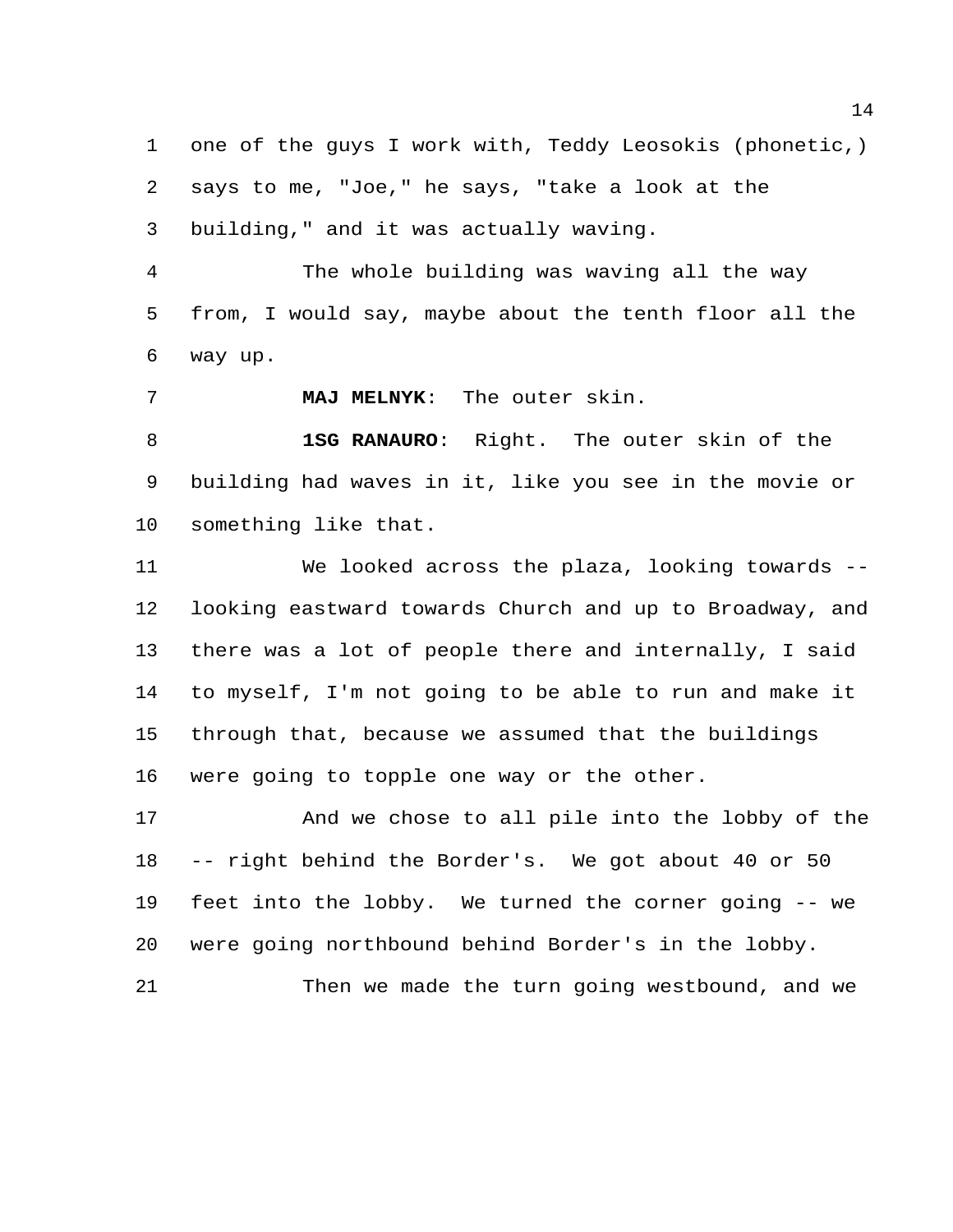got maybe up the second set -- there's a small, I think, six stairs in there.

 I got to the first step and the rush of the wind and the debris blew us about ten feet further into the lobby and just -- we were just basically buried in there.

**MAJ MELNYK**: So the debris --

 **1SG RANAURO**: Right. I made the first step. The gush of the air and the debris blew us in there, I guess, about ten or fifteen feet, and everything went black. Just tons of dust and nobody could breath for, I would say, a good three to four minutes. Nobody could catch their breath.

14 I mean, I was gasping to the point where I thought, well, I may not die getting crushed here, but I might wind up having a goddamn heart attack. And we were all laying down on the ground.

 It was mostly firefighters, police officers, my guys, a part of my guys.

 **MAJ MELNYK**: How many of your guys? **1SG RANAURO**: That were actually in there,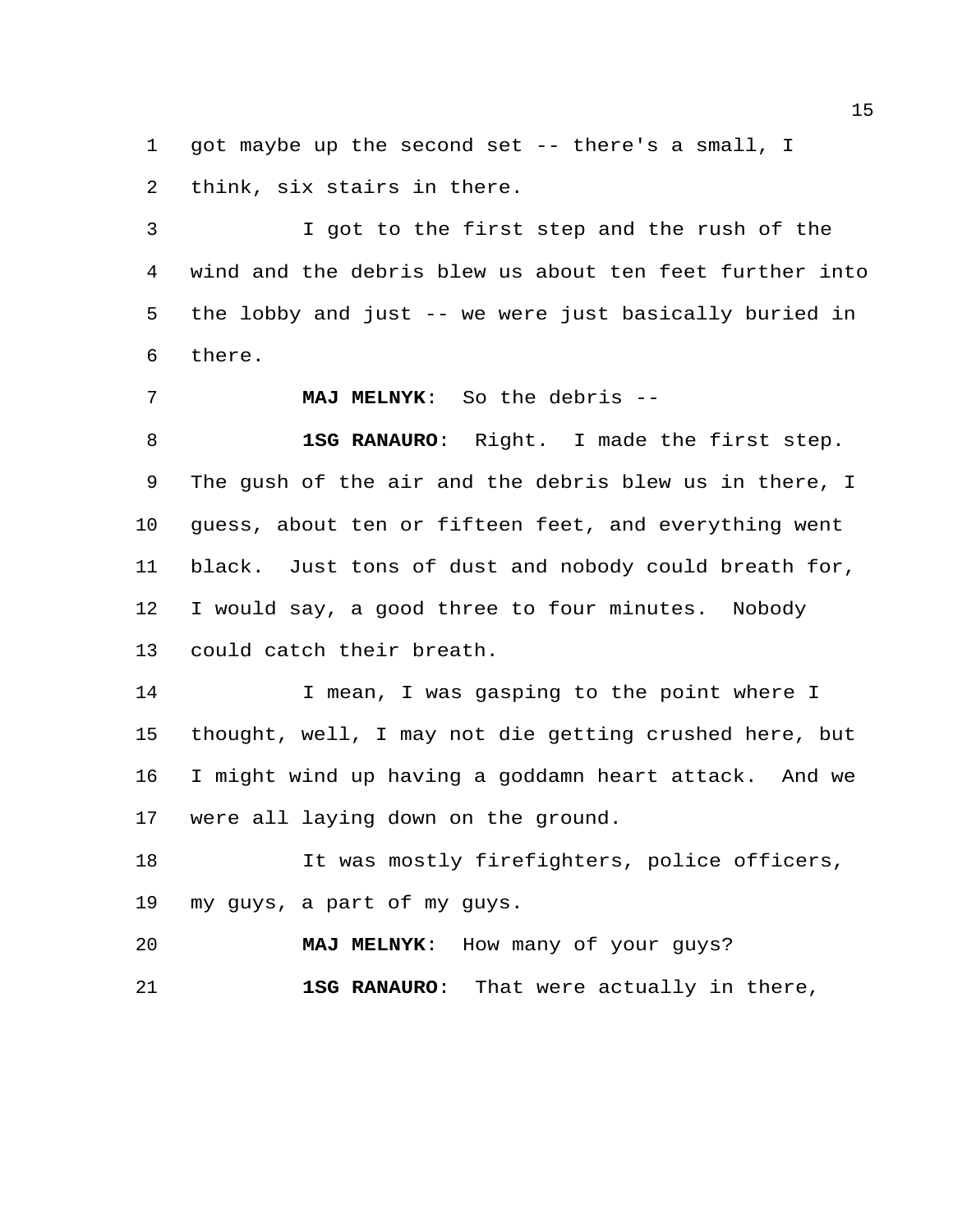there was, I guess, about seven of us that were in that particular area.

**MAJ MELNYK**: Right.

 **1SG RANAURO**: So we're laying, it's pitch black, you can't see anything. One of the guys I work with, Teddy, who I mentioned before, was about six inches from my face. When I finally got my breath, the first thing I yelled out was, "Teddy, where are you." He's yelling into my ear, "I'm right next to you."

 Our eyes are covered, our ears had stuff in them, and basically everybody had their tee shirts up around their mouths and trying to block off all the stuff that we were ingesting at that point.

 One of the female sergeants from the academy, Pat Manarano (phonetic,) was right behind me and, again, she yelled in my ear, and then we started -- it was like touching one another and we're alive at this point.

 And then we started to -- the officers and the firefighters in there started to go in opposite directions to see which way we were able to get out,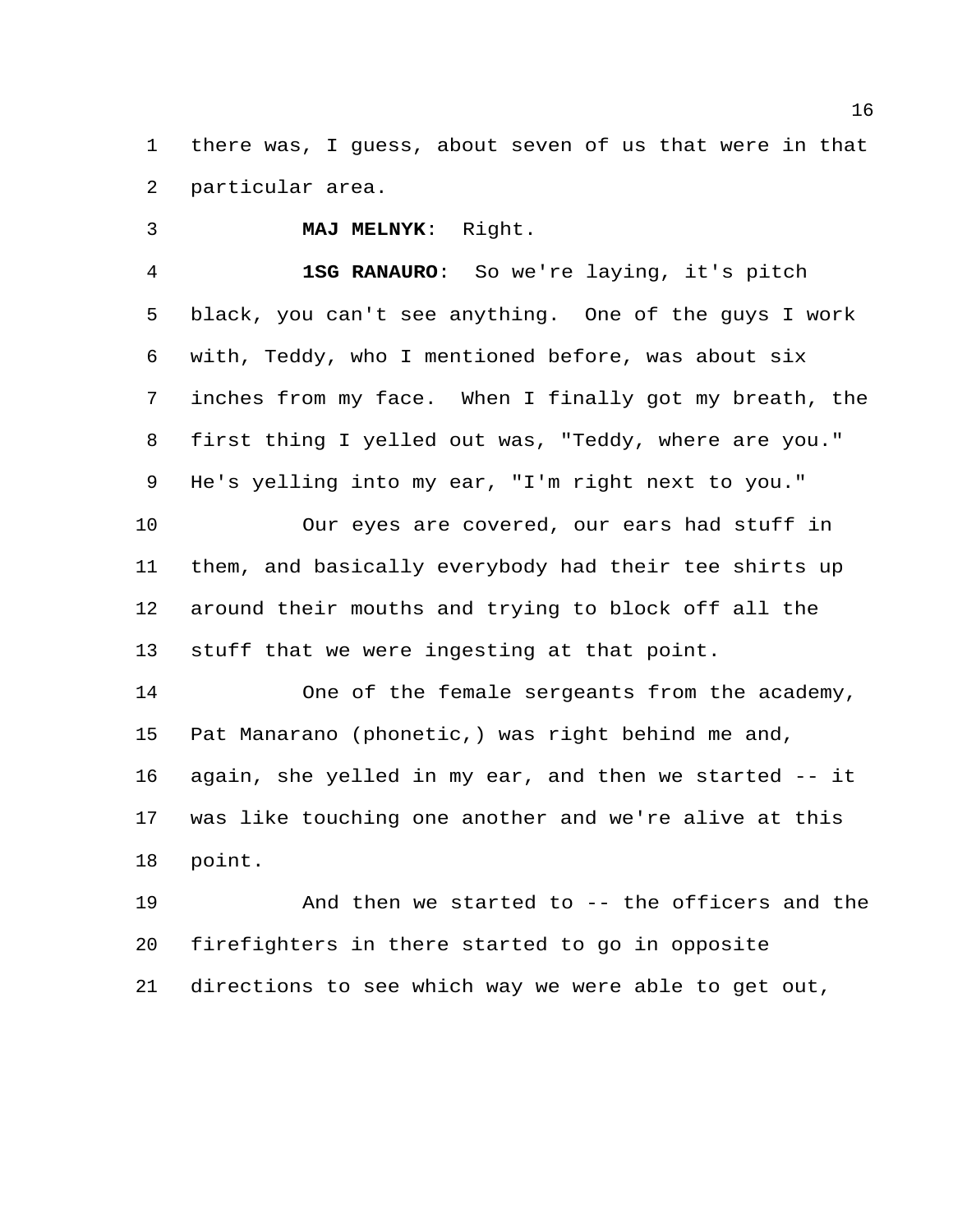and it was blocked on both sides.

| 2  | At some point, the Port Authority emergency             |
|----|---------------------------------------------------------|
| 3  | service cop who was in there with us got his bearings   |
| 4  | and he was able to breath. He had a little bit of       |
| 5  | debris on his legs. They pulled him out.                |
| 6  | But everybody -- as far as I know, everybody            |
| 7  | came out unscathed. And there was also probably, I      |
| 8  | guess, about ten or fifteen civilians in there with us. |
| 9  | He says, "Guys, everybody" -- you know, nobody          |
| 10 | was panicking or anything. We finally got all our       |
| 11 | flashlights on. He says, "I know where we are," and we  |
| 12 | managed to break -- we managed to break the north       |
| 13 | glass, rear glass of Border's into the book store       |
| 14 | itself.                                                 |
| 15 | Once the glass came down, we felt a little              |
| 16 | fresh air coming through. So we knew somewhere there    |
| 17 | was some type of opening, whether it was to the outside |
| 18 | or into one of the other buildings.                     |
| 19 | Basically, everybody was hands on shoulders or          |
| 20 | hands on gun belts or whatever we could grab, and we    |
| 21 | started heading, and then there's people on the outside |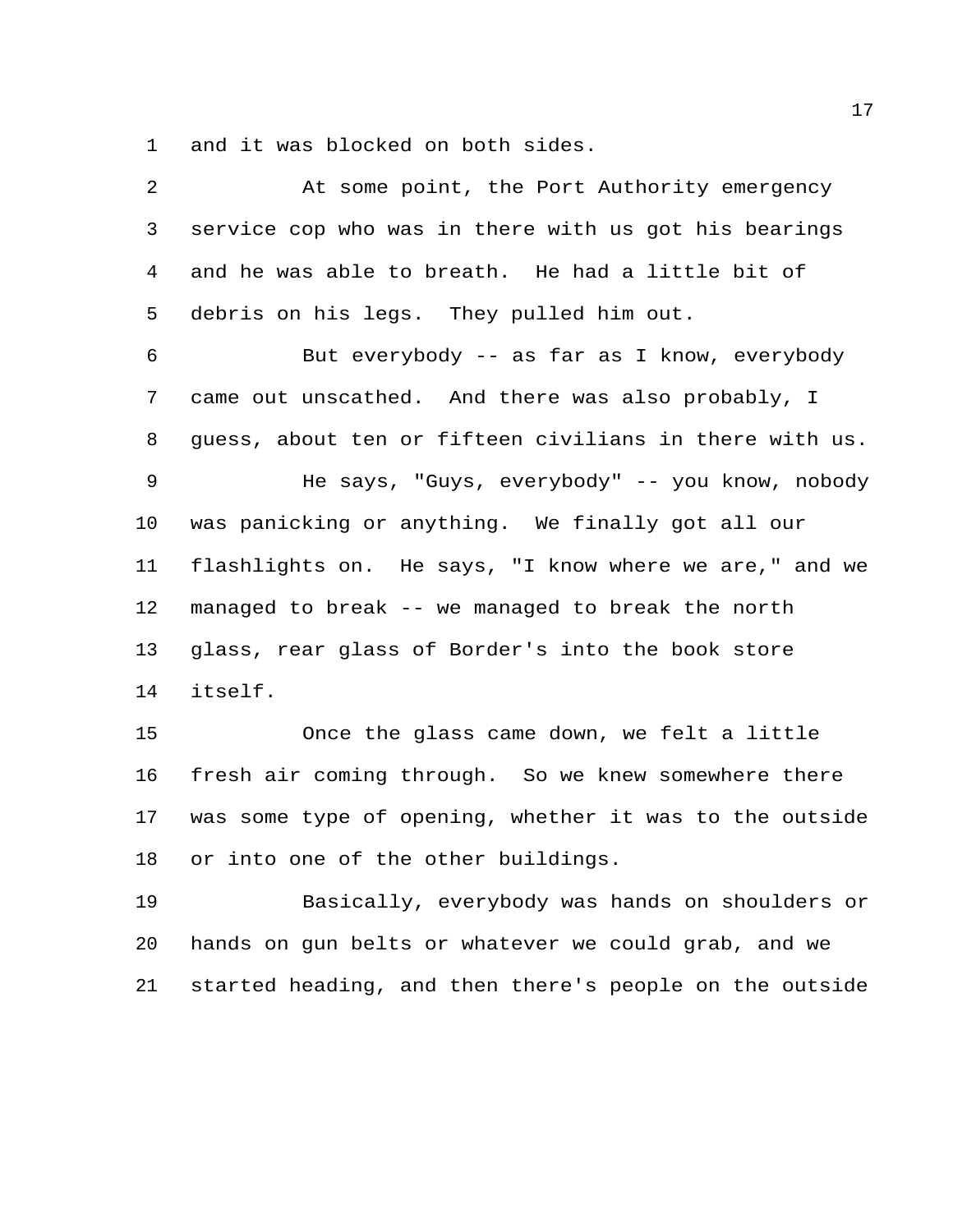that started clearing debris from the north -- the Vesey Street entrance to Border's, which is on the north side of the building, and we were able to get out that way.

 All of us were directed to Broadway, near city hall, I think it was Park Place, and EMS was there doing basically eye washes and getting our ears 8 cleaned, because we were covered -- covered with dust and small pieces of -- it looked like snowflakes, of some type of insulation, and, with our luck, it's probably asbestos and we'll all be dead in ten years. But -- so most of us headed -- most of the guys headed up towards Broadway and I think it was Park Place. We were cleaned out as much as we could get by emergency -- the EMS people up there.

 We were all waiting up there and on our radios trying to account for everybody and little by little, all the guys from our detail were checking in, except for one of them, which is my partner, Tommy Jergens.

 We found out later on he was either in the second or the third level, we're not sure. He's still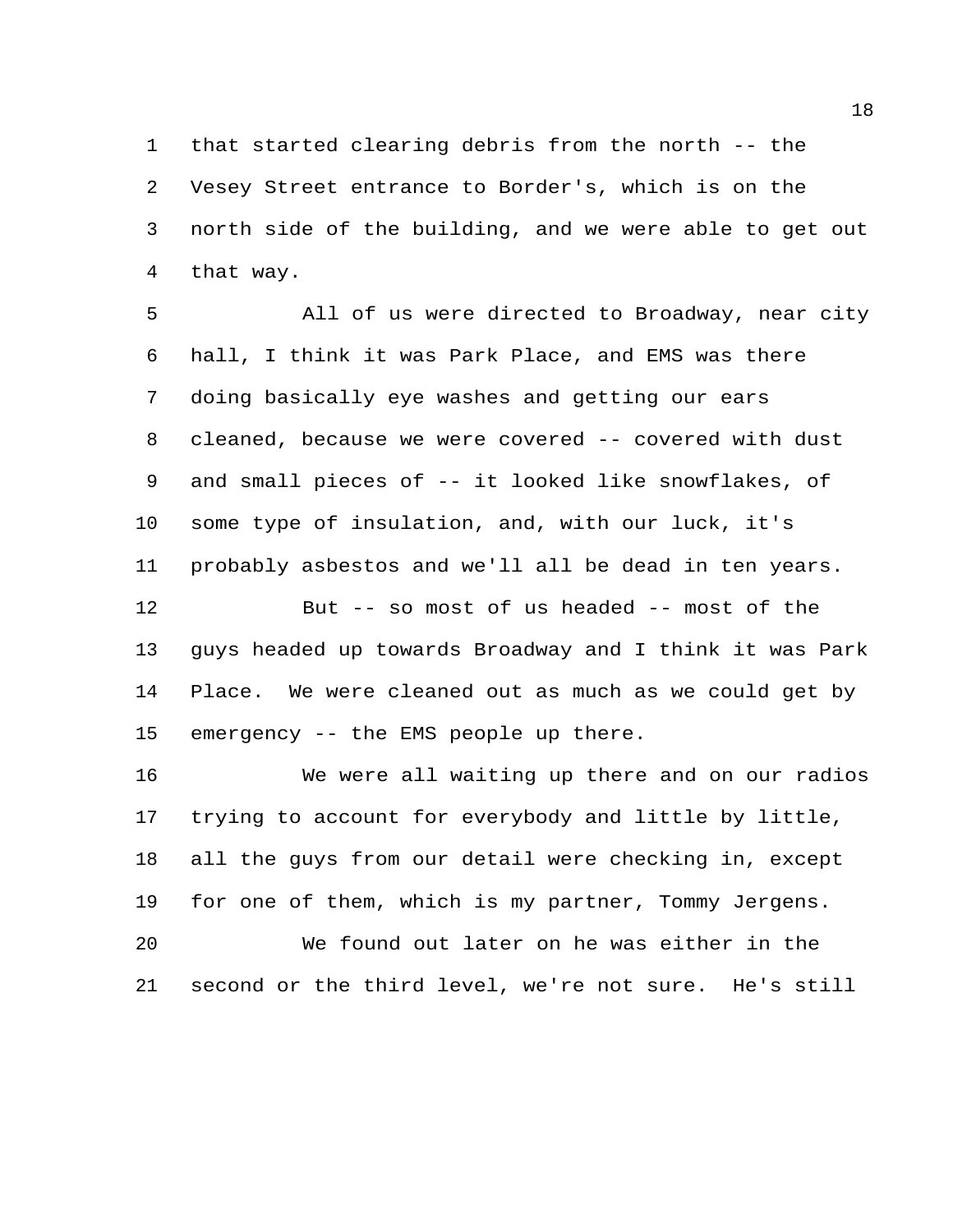down there, him, Harry Thompson, and one of our other personnel. So we don't think, as of this point, nobody has heard anything and I don't think they made it out.

 So we're standing on Broadway near city hall and that's when the north tower came down. Again, time frame wise, I'm sure you could look it and it's, you know, it's documented, but everything was moving very slow for us.

 At that point, we gathered up as many of our guys as we could. We went towards Canal Street, which is northbound on -- northbound on Broadway, because my son, who is also -- who was a copy, was stationed up there, I wanted to go check on him.

 And then eventually we returned to our building. We counted heads and we realized we had missing personnel.

 At some point, I think it was about 2:00 o'clock in the afternoon, my detail and another bunch, I guess about another 25 officers, went back down to help with the digging, but at that point it was chaos down there and they weren't allowing anybody in.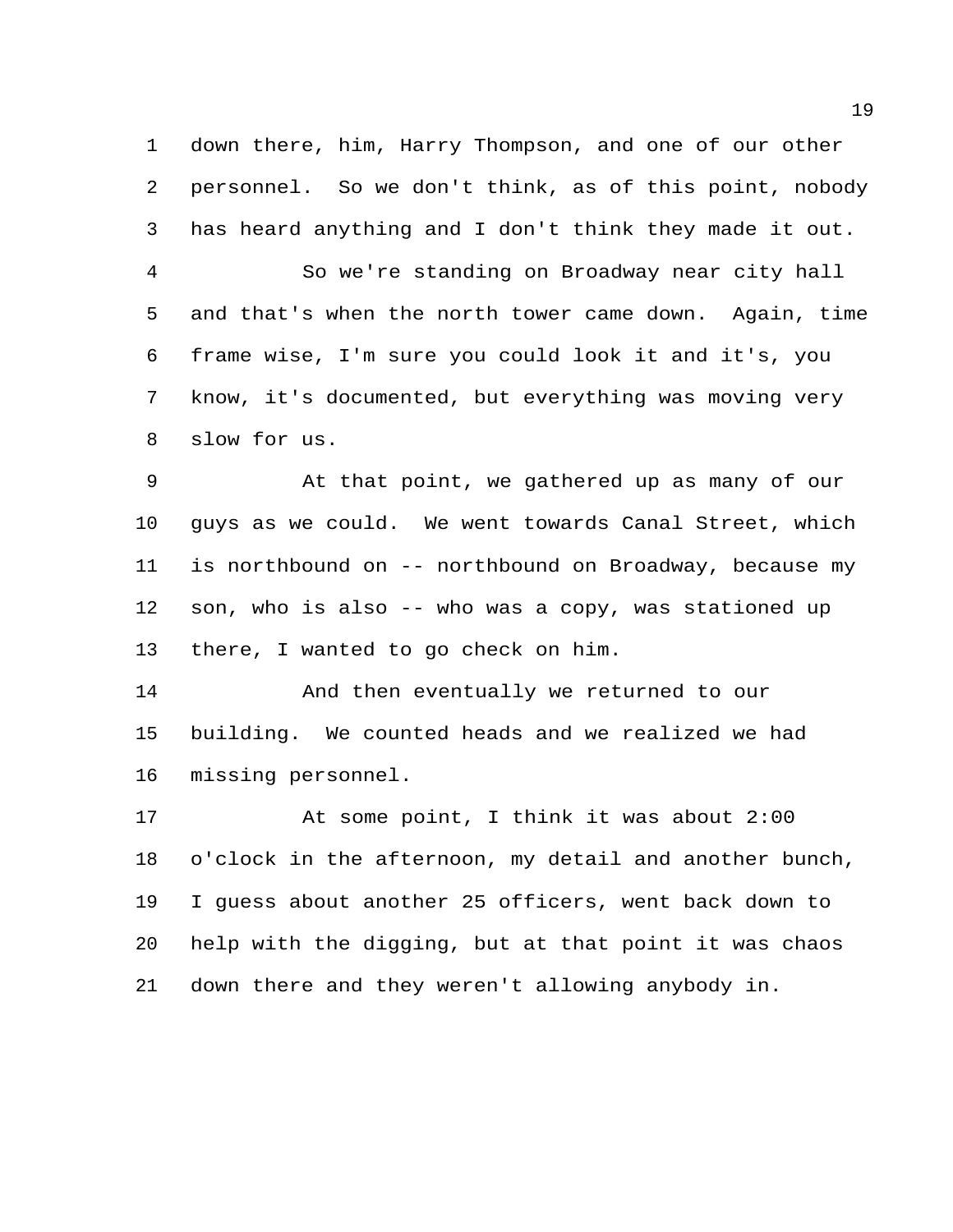So we went back to the command. I went back into my building. I spent maybe about 15 minutes in my building, until I looked out the window, and I says, "I'm out of here, I ain't staying in this building." Washed my hair, got home, and I guess about 10:00 o'clock at night, I reported to the armory because the unit had been activated.

 **MAJ MELNYK**: Where is home, again, for you? **1SG RANAURO**: I live on Staten Island. **MAJ MELNYK**: You live on Staten Island. **1SG RANAURO**: Right.

 **MAJ MELNYK**: When you reported to the armory, what situation did you find with your company? What orders were you given? Were you able to provide information that they didn't have?

 **1SG RANAURO**: Yeah. I provided as to what we had seen and what we experienced. By then, most of the HHC and Alpha Company, which is also on Staten Island, were in. The other three line companies from upstate New York were on their way in at that point and basically everybody met up on Wednesday morning.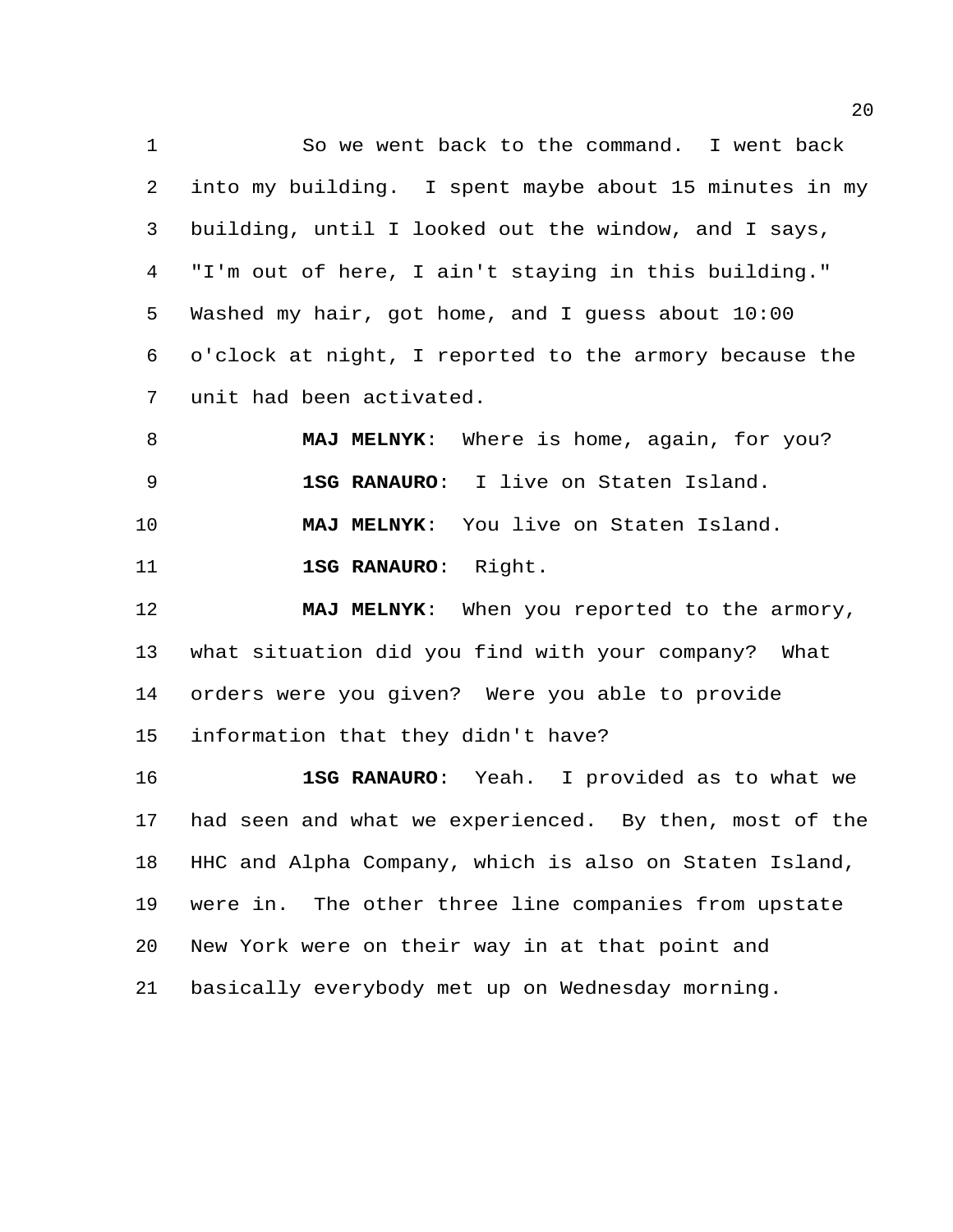The people running it from Troop Command was the normal chaos from them. They told us to report to Battery Park City.

 I had at least 30 soldiers from my medical platoon, transportation, and maintenance platoons working up on One Liberty Plaza at the makeshift morgue that was up there, and, also, quite a few of them got into the actual dig site.

 The dig site was utterly chaos. Most of the experts that handle this type of thing from the fire department were killed in the building collapses.

 So really there was -- all the smart guys at that point were gone and it was basically each section was doing things the way they wanted to do it.

 However, when I was up there with our morgue personnel, speaking to the lieutenants and some of the people from the police and fire departments, when I told them we had a 100 soldiers down here to help, they were elated

 But once it was pushed up through higher, I guess through the Mayor's office, they said no, no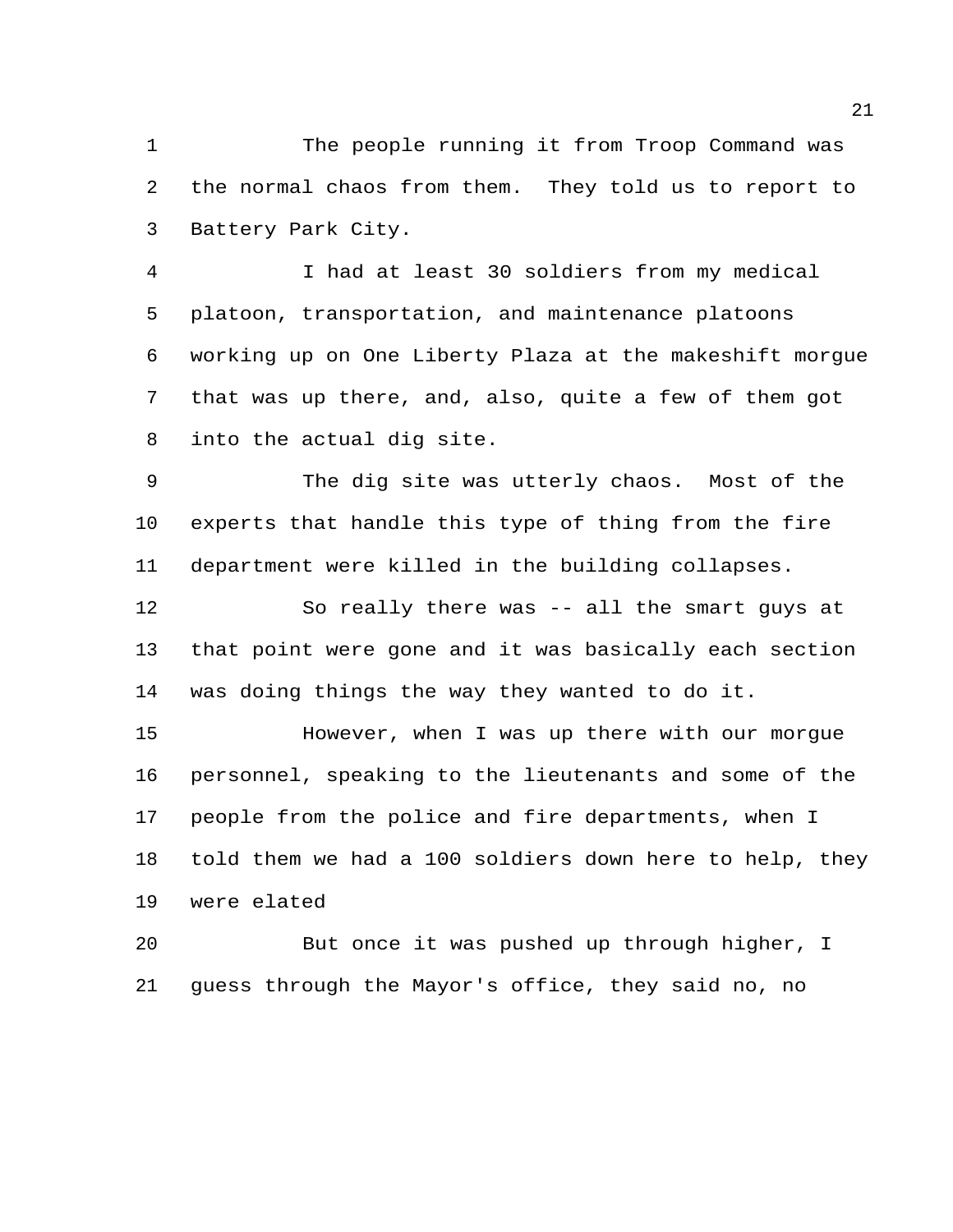National Guardsmen will be in there digging. But some of our guys did get down into the site and actually did dig.

 It was very frustrating for all the soldiers not to be able to get in and lend a hand, when you see civilians who are walking around the streets, in the site helping and this, that and the other, and we had over a 100 men that could have went in there to help and we were denied access to highers.

 So what our guys did was just interface here on the ground. Most of my soldiers are police officers, firefighters, EMTs, and this, that and the other.

 So they went to the low level, the guys actually doing work on the ground, and they were given missions right from there and we kind of like just stayed away from all the Troop Command and the Mayor's office and everything else, and that's the way we were able to help down there.

 It was just really chaos in that area, until they got organized, which was about -- I guess about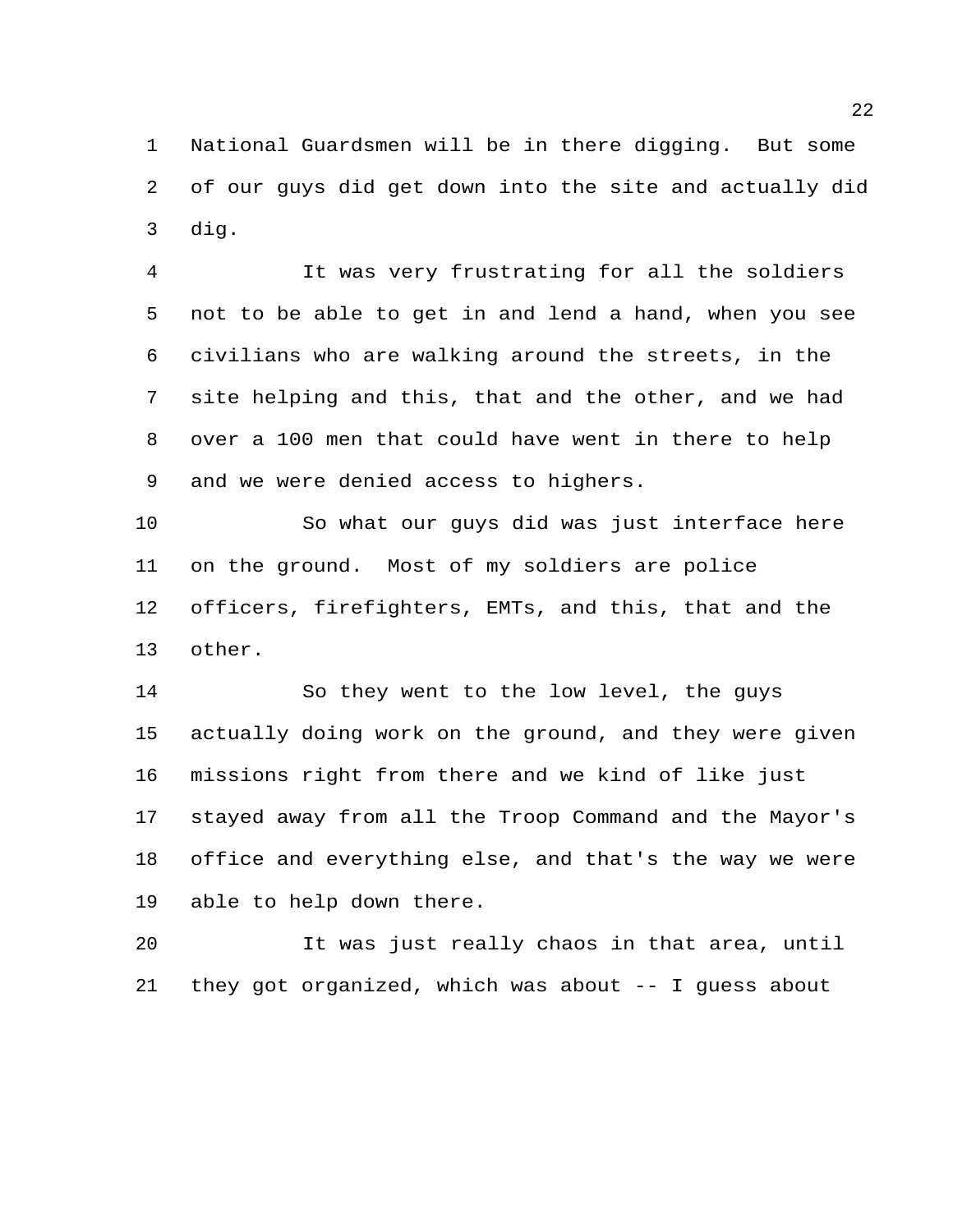four days into it.

| 2  | MAJ MELNYK: What was your primary function as           |
|----|---------------------------------------------------------|
| 3  | the first sergeant? What were you -- what kept you      |
| 4  | busy? What were your challenges?                        |
| 5  | 1SG RANAURO: My primary job, after getting              |
| 6  | all my people in, was deploying the assets of the HHC   |
| 7  | Company, which is mechanics, medics, scouts, mortars,   |
| 8  | which the scouts and the mortars were used primarily    |
| 9  | for security missions.                                  |
| 10 | MAJ MELNYK: They're traditional jobs.                   |
| 11 | 1SG RANAURO: Right. The Mortar Platoon was              |
| 12 | lumped in with the scouts, because they're ground type  |
| 13 | infantry guys.                                          |
| 14 | MAJ MELNYK: Right.                                      |
| 15 | 1SG RANAURO: And they basically helped to               |
| 16 | provide security details. The maintenance guys had to   |
| 17 | get some equipment up here to support us.               |
| 18 | The medics brought all our -- all our                   |
| 19 | ambulances were brought up here and our transportation  |
| 20 | assets, we brought up three or four fueller Hemmets and |
| 21 | they were both up.                                      |
|    |                                                         |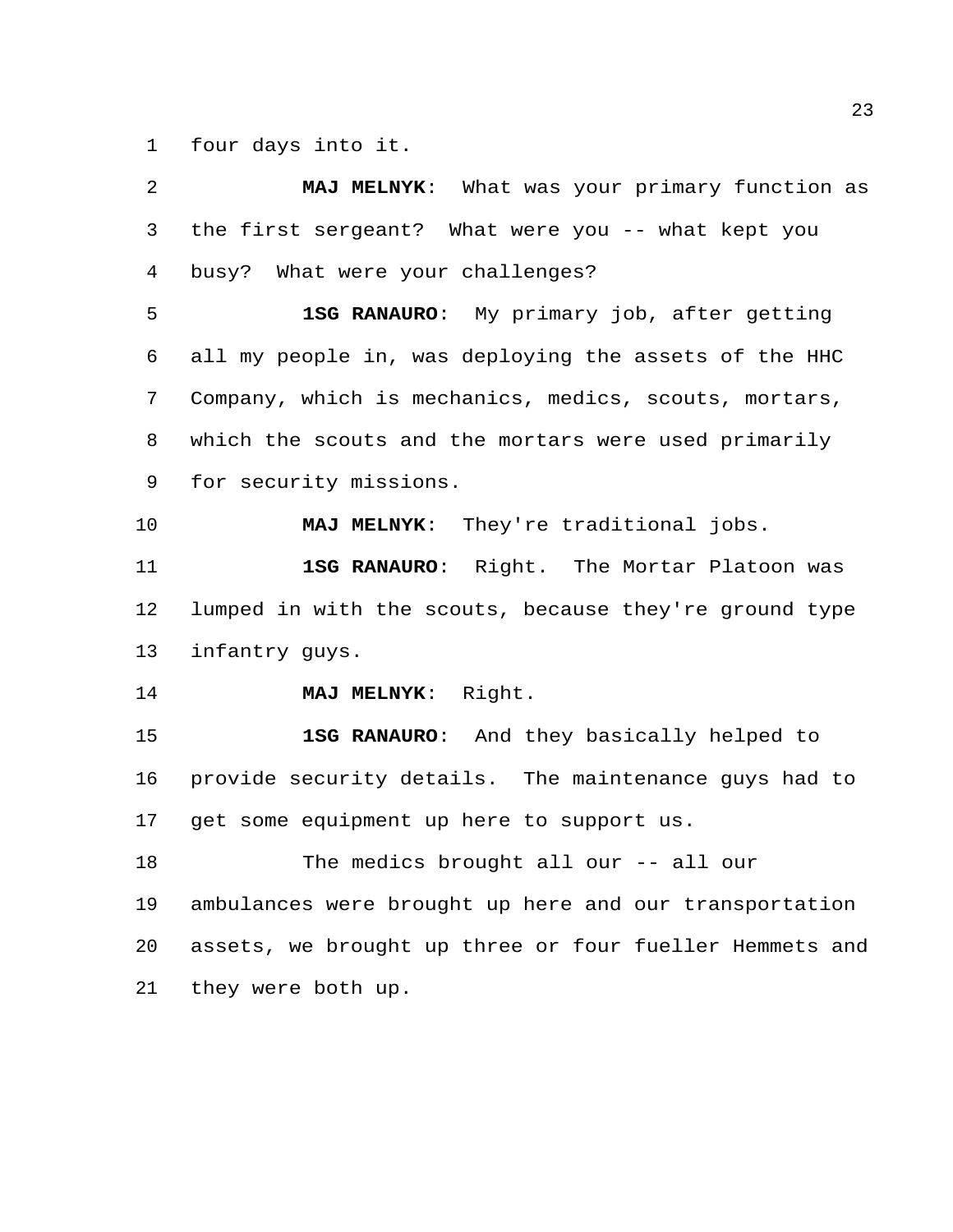At some point during the first three or four days, the fire department actually started running out of diesel in the pit and we supplied them with, I believe, two Hemmets to refuel a lot of their stuff. And my one section was back in the armory taking care of the payrolls and everything else and basically the two-three shop ran on top, on site over here. The biggest challenge I had was to motivate the men. All my soldiers were motivated to go out and work, but most of them that they were being denied the chance to do that and to actually get in there and help dig and this, that and the other, and that was the most frustrating thing, to keep the morale up and say, listen, we're doing other missions that are just as important, and they have the experts in there. But when you see civilians in there who we

 know are not experts, it was very, very frustrating for myself and for --

 **MAJ MELNYK**: Did -- I'm sure you felt the same way yourself, but with your friends and partners there.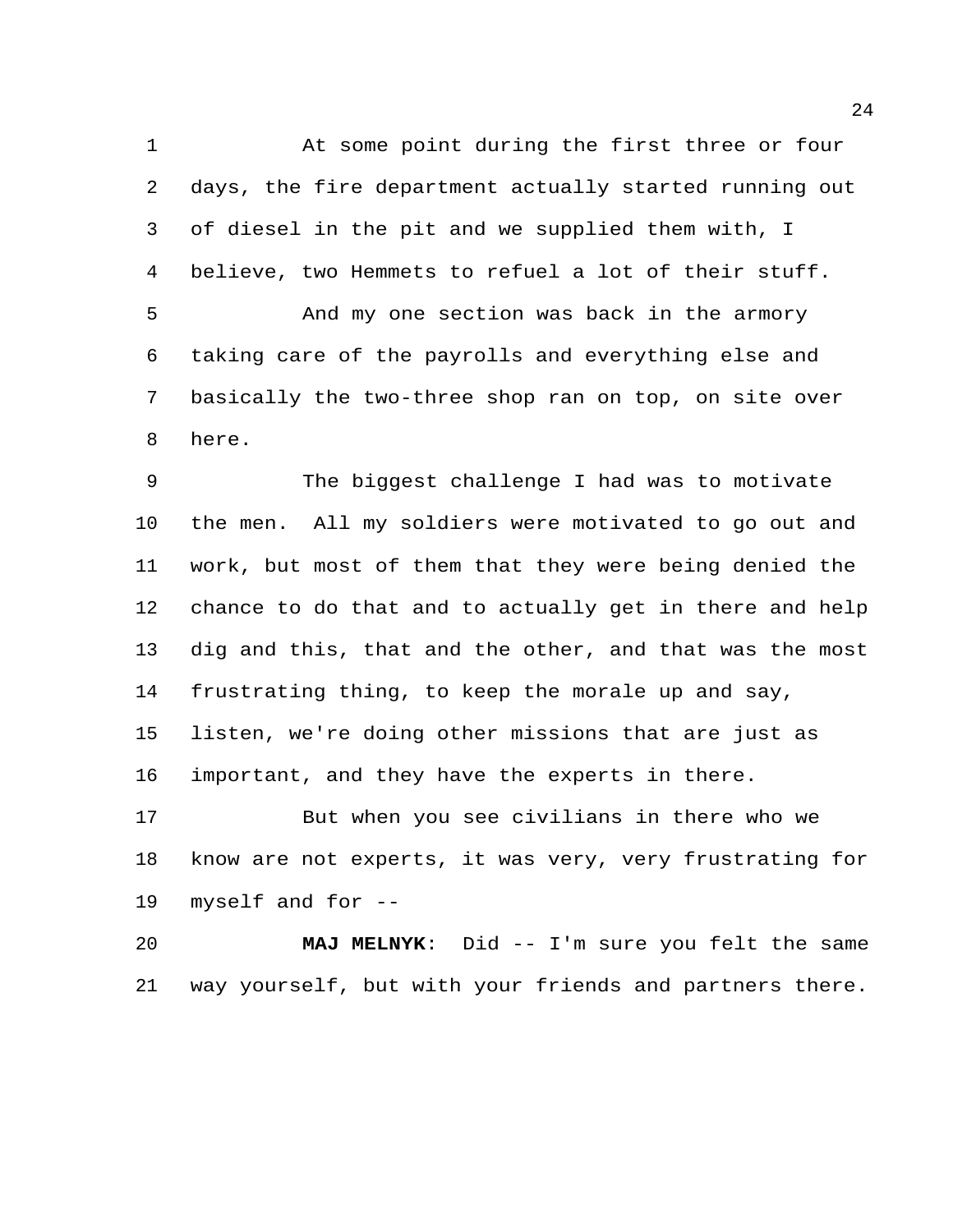**1SG RANAURO**: Yes. Yes, very much so.

 **MAJ MELNYK**: How much did -- how busy were you? How much did that weigh on you and affect you personally, or were you so busy that you forgot about it?

 **1SG RANAURO**: There was enough moving the company from Staten Island to Manhattan and all the support elements that we needed to do this with.

 The initial plan to move is basically move a lot of our assets over here, assuming that they might be needed. So it was basically a sort out type of thing, saying yeah, we'll probably need our heavy Hemmets over there.

**MAJ MELNYK**: Right.

 **1SG RANAURO**: As it turns out, they've moved a lot of food stocks for the volunteers that are cooking on site, this, that and the other, a lot of bottled water, et cetera, et cetera, and also moved troops from point A to B down here, and just tried to sort out and figure what possibly would be needed.

Naturally, a lot of generators and stuff like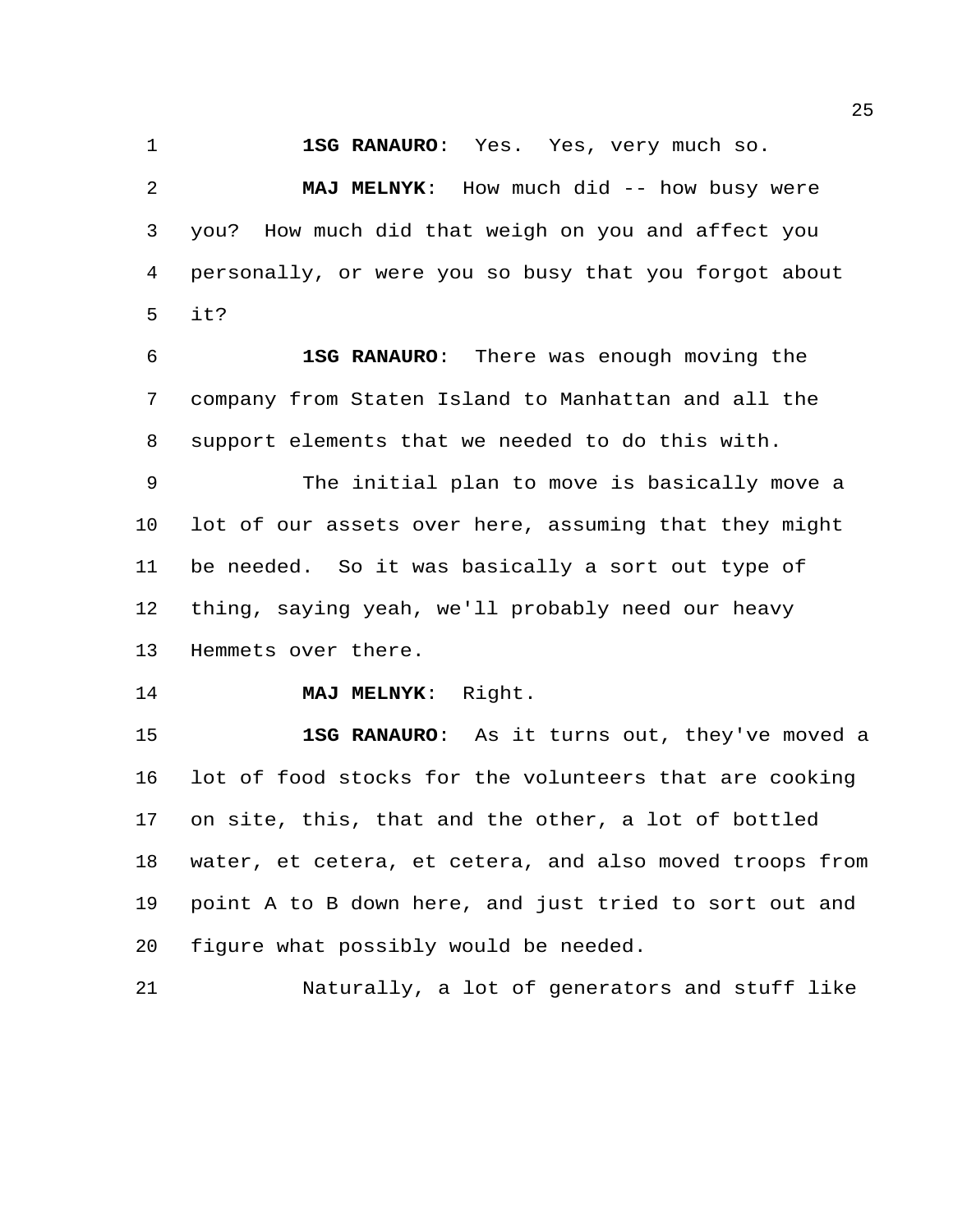that. Home Depot, immediately, Tuesday night, after this has happened, donated \$40,000 worth of generators and picks and shovels and everything else.

 So that was probably the biggest thing, to put together a package to support what we needed to do up here.

**MAJ MELNYK**: Kept you very busy.

 **1SG RANAURO**: Yes. That kept us busy. It was til like maybe a day or two later that I had some down time, that it really totally sunk in that my partner might -- there was a good possibility my partner and some of my friends might be gone, and, also, I had Tommy's wife, who just got married four months ago, calling me up saying, you know, "Have you heard from him, when was the last time you saw him," that kind of stuff.

 **MAJ MELNYK**: And you had to explain that to her.

 **1SG RANAURO**: Yeah. We had to sit down, speak to her over the phone, because I'm on active duty and I couldn't get over there. But other members of my unit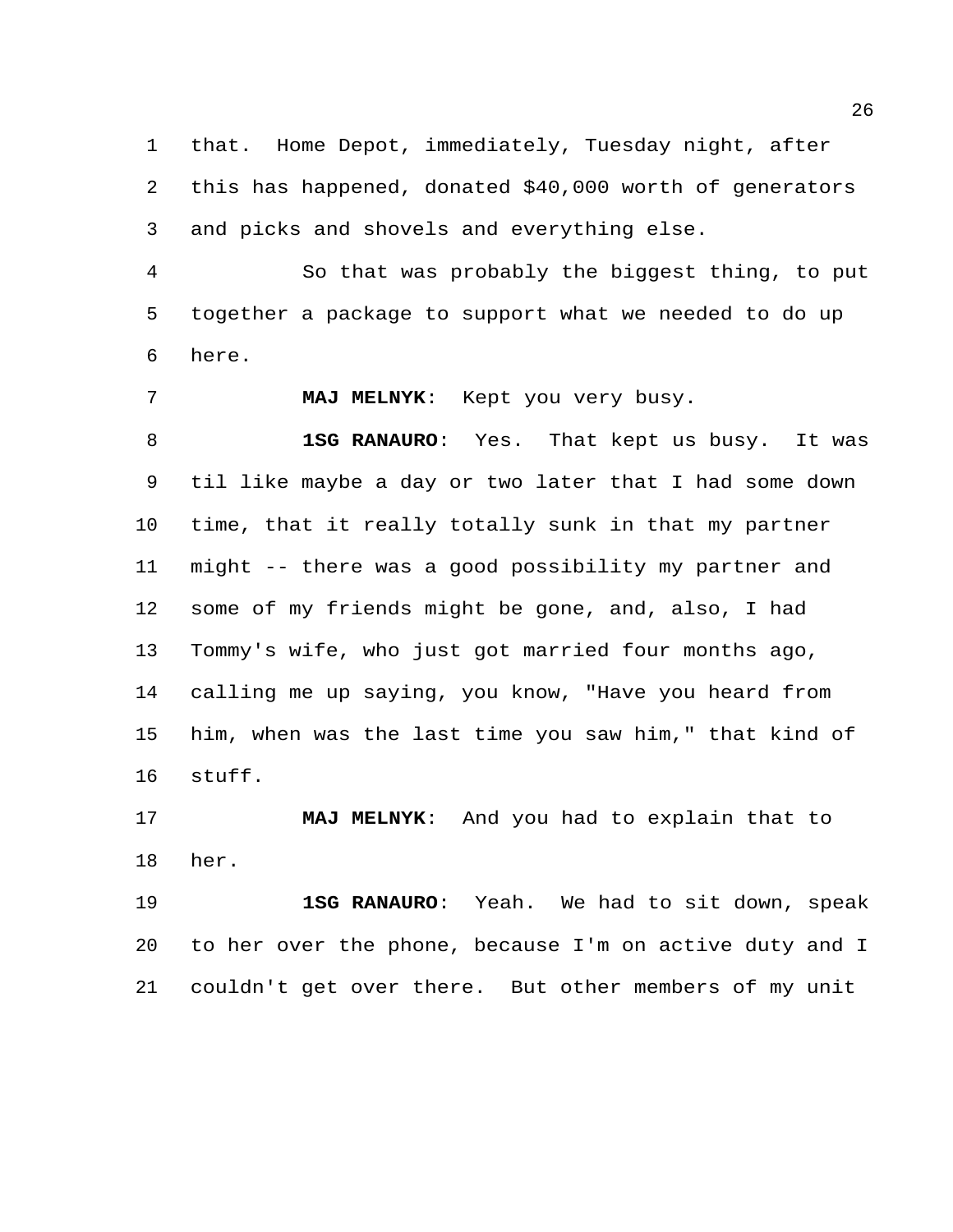have been in contact with her and I think at some point this week they are going out to see her.

 **MAJ MELNYK**: What about your own family? How did you let them know that you were okay?

 **1SG RANAURO**: Initially, right after the first plane hit, I got my cell phone and called my son, who works -- my younger son, who works uptown for a wine importer, and told him to immediately get out of the city.

 My older guy, my older son, who is an officer in the 68 precinct, I had called him and he had seen it, because from Bay Ridge, you can see the towers. He had seen basically the whole thing.

 And then I told my wife, I said don't even think about going to work, just stay home. And I checked on my mom and all this was in -- all these phone calls are made probably while all the guys were getting all the emergency bags out of the building down there.

 **MAJ MELNYK**: But after the collapse, did you try and -- cell phone traffic was --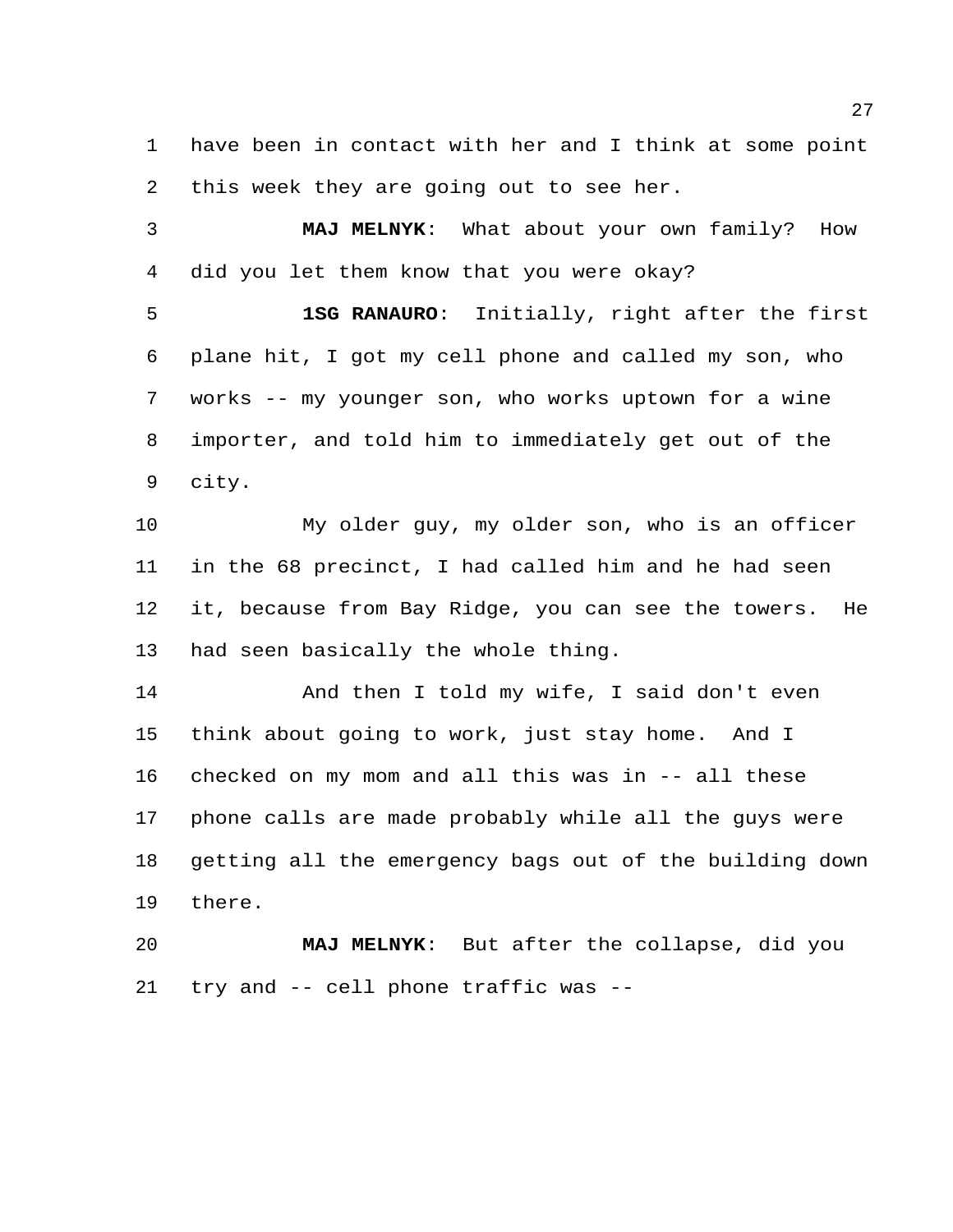**1SG RANAURO**: Cell phone traffic was a

 nightmare. At that point, nobody in my family knew I had gone down there. I don't know if that was good or bad. But later on, I heard a ration of screaming and yelling from my sons and this, that and the other.

 **MAJ MELNYK**: You were warning them out of the city and you were --

 **1SG RANAURO**: Yeah, I was trying. Right. I knew my son, my oldest son, who was a police officer, would probably have to come in at some point, that's his job, and he's also a tank commander with Alpha Company with the 101st.

 So he was with the police department down at the dig site for I think two days and then he got called up and he came in.

 So he is here in the National Guard capacity right now.

18 MAJ MELNYK: How -- you've described some of the different things that all of your different headquarters soldiers have done.

How have they been performing? What is their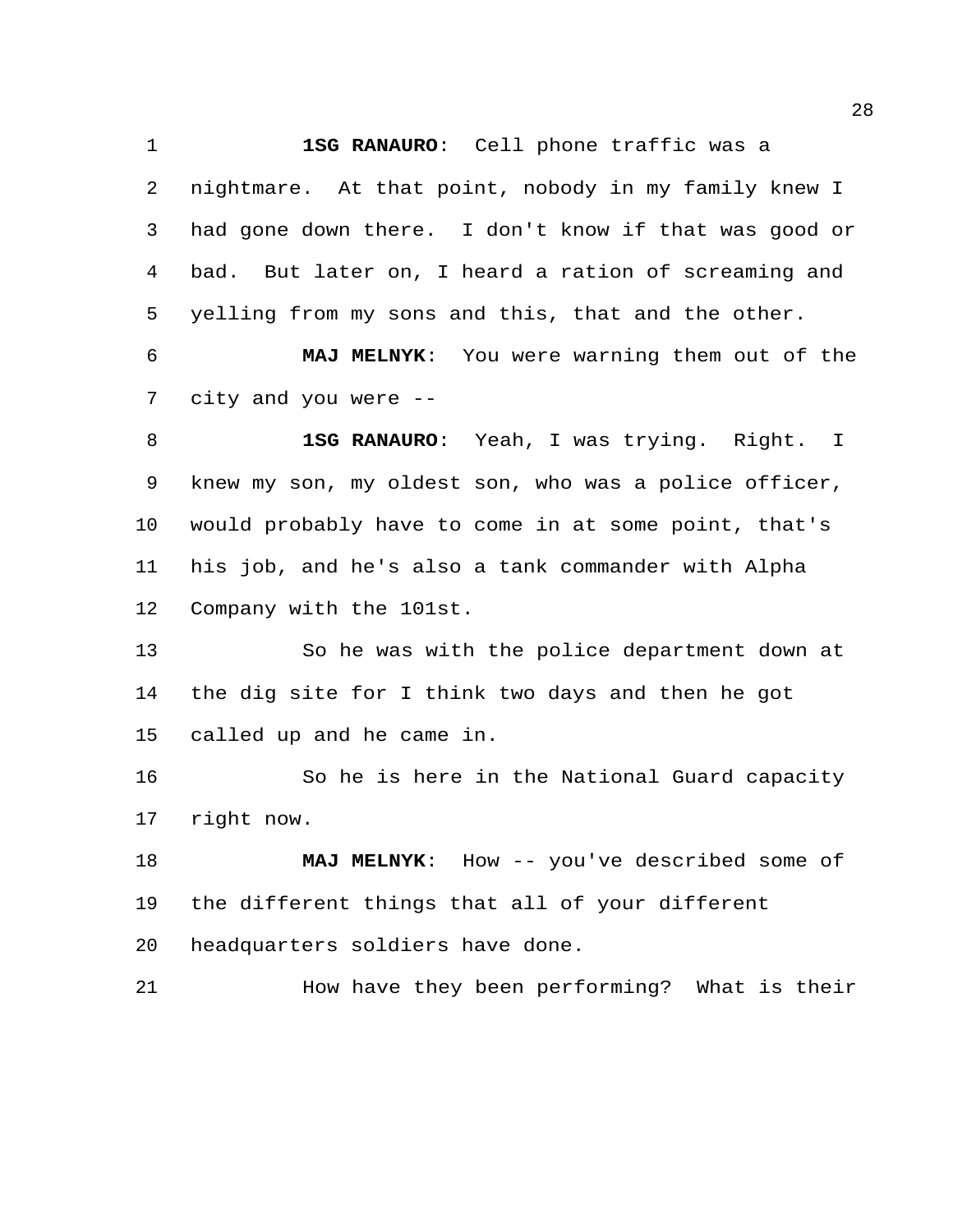morale like and how was the tragedy here affecting them?

 **1SG RANAURO**: Their performance after the -- the initial -- the initial chaotic -- how can I put it -- atmosphere of the first four or five days, being frustrated, not getting up there to help and this, that and the other, has pretty much calmed down.

 They know the professionals are in there doing it. They know the fire department basically cleaned house on the site up there and it's all professionals now in there.

 And we have a defined mission of providing security in lower Manhattan. And once that mission came out and the guys basically knew what was going on and what their mission was going to be, they've gone out and done a superb job.

 The guys and the female soldiers and the male soldiers who volunteered for the morgue details, these are, for the most part, a lot of young medics who are college students and they, without hesitation, went in there and started moving body parts, and helping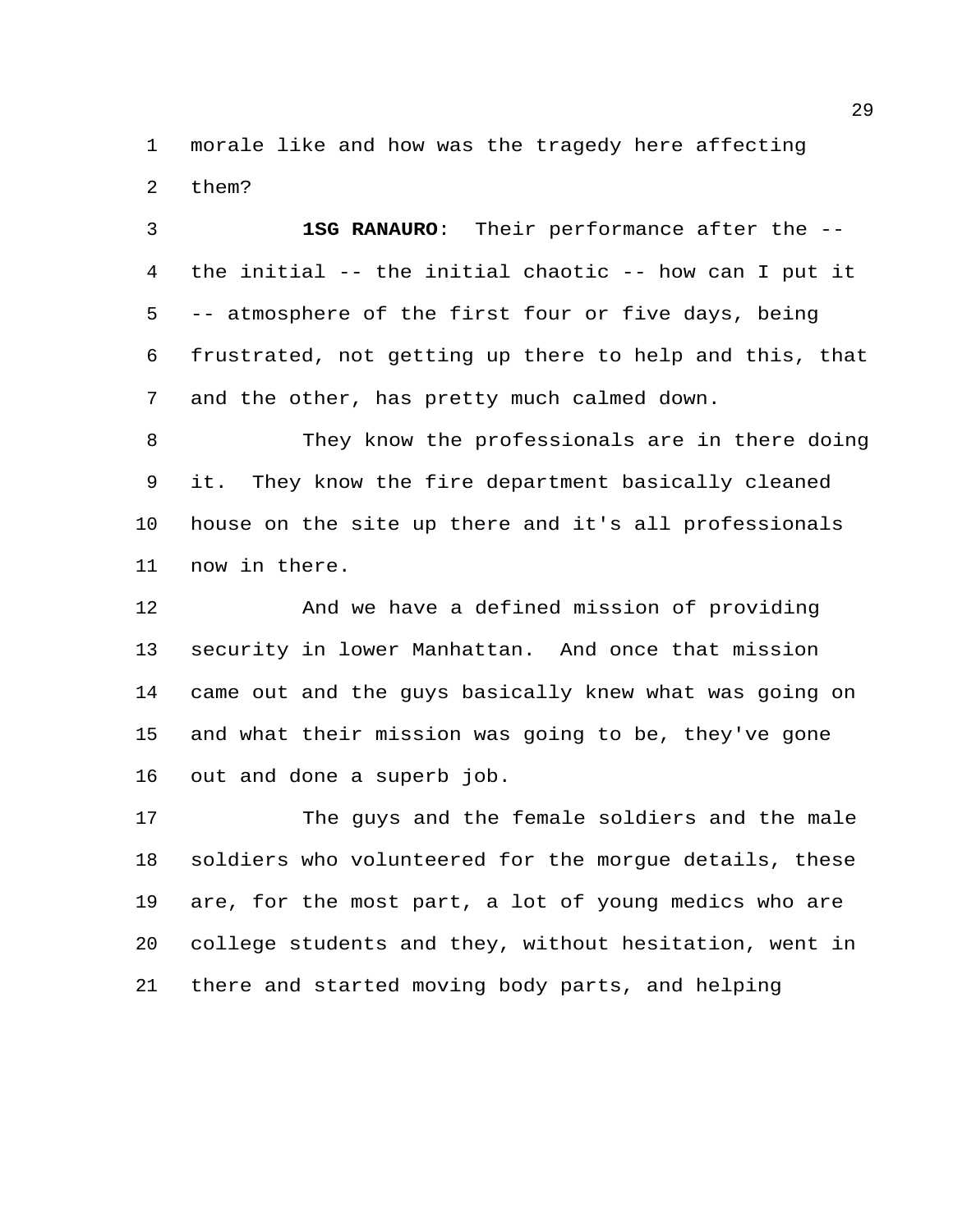various doctors try to make IDs of bodies and watch some of the proceedings that were going on in there and carried body parts and bodies in and out, going up to the morgue.

 So there is a corps of about 30 people that were doing that for, I guess, about three days straight, and they did nothing short of a super human job of jumping into a situation and seeing these grotesque things, of a five year old kid, decapitated bodies, and body parts, and never flinched and went back for three days in a row and performed their duty in 12 hour shifts.

 **MAJ MELNYK**: How are they holding up? **1SG RANAURO**: Right now we're in the process of -- the 42nd has brought in counselors from -- I'm not sure which unit. In fact, just before you, I was speaking to the major over there. She talked to me for about an hour about what I went through and losing the people I lost.

 And today, during the day, she was on Staten Island talking to some of our young medics that were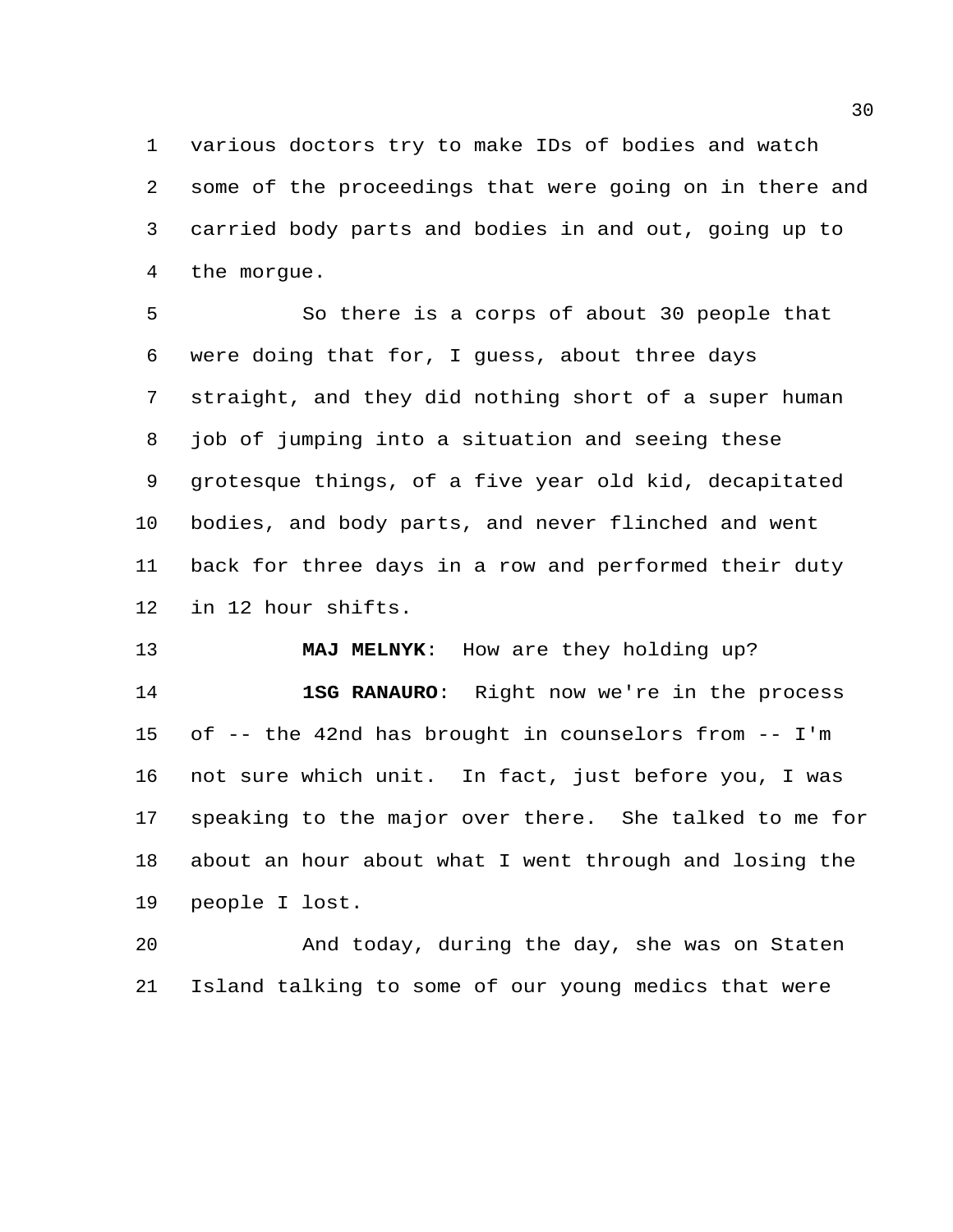there on the scene. And it's definitely going to have to be an ongoing -- well, I don't know if you call it treatment, but a continuing support thing for the soldiers who went through this.

 They may not show it now, but I'm sure it's going to scar them for life, and right now it looks like one of the good things that Troop Command has done has gotten these counselors in here to help us.

 We also have one of our senior NCOs on Staten Island who is affiliated with the American Red Cross and he has been nice enough, the doctors on Staten Island will do this, have been volunteering to come into the armory and talk to us, all this as a --

 What we have planned is when we come off active duty, they are going to give us a one hour seminar type of thing on what the different symptoms are, which I probably have, I guess, about seven out of ten right now.

 And then they will be available for individual counseling sessions, and the people from the Army said they will be coming to our armory every two or three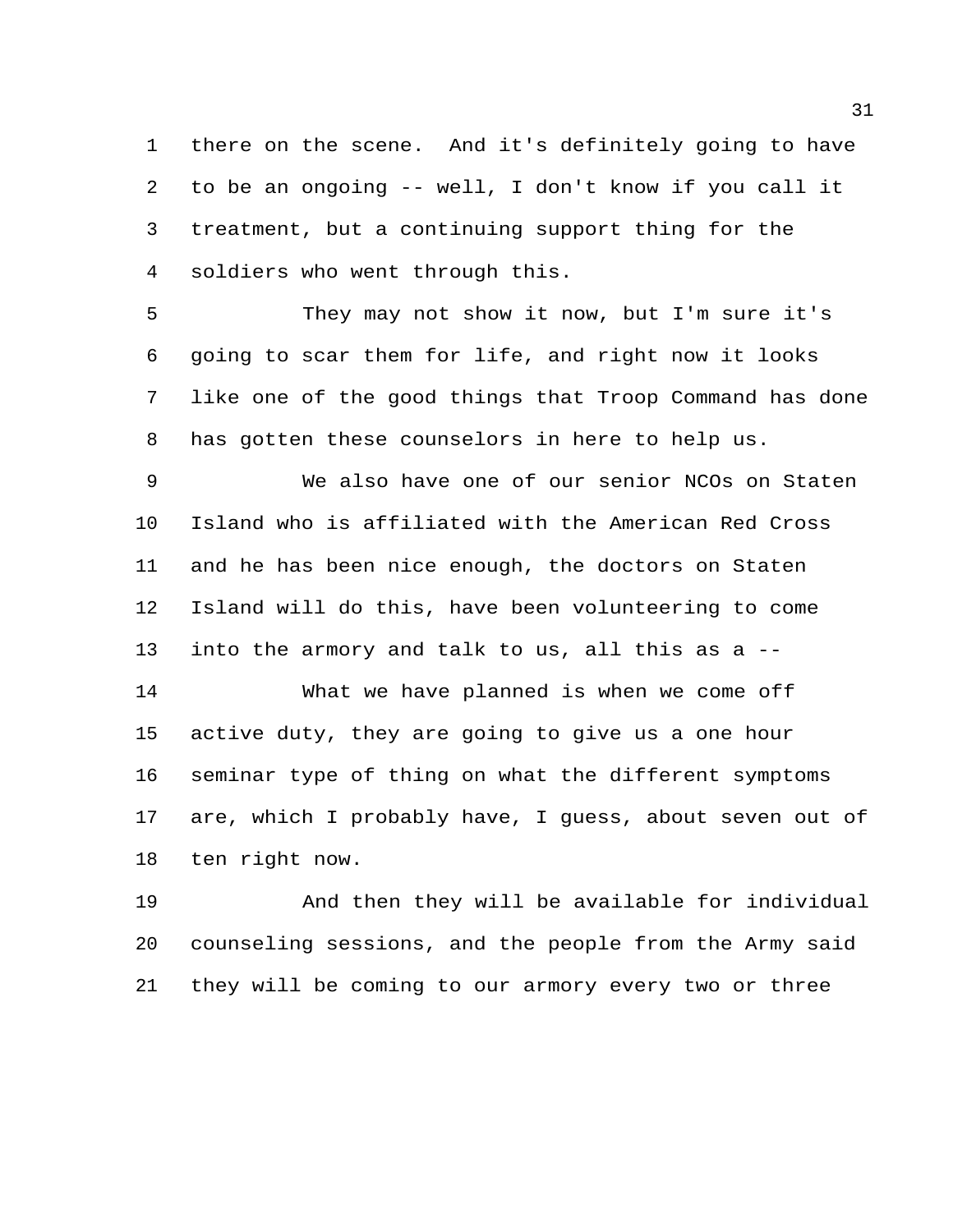months for the next year to speak to soldiers and --

 **MAJ MELNYK**: To check up on them. **1SG RANAURO**: Yeah. One of the big things is, you know, everybody's a big he man and this, that and the other. I'm no hero. I've been through a lot in my life, I've seen a lot, and it's affecting me. So. **MAJ MELNYK**: You're in the phase now where things are starting to relax and get routine. **1SG RANAURO**: Right. We're starting to get into some type of routine and other than I'm having a lot of problems sleeping, because I keep replaying things and this, that and the other. So what I did was the local newspapers are putting out what to look for and what to do to help that. And so I've been trying to -- they say eat right and this, that and the other. The only problem is the sleep problem is -- you know, you only get X amount of days when you're off shift and you try to make the best of it.

 **MAJ MELNYK**: Looking at this now, you're due to go off, the current plan is go back and return to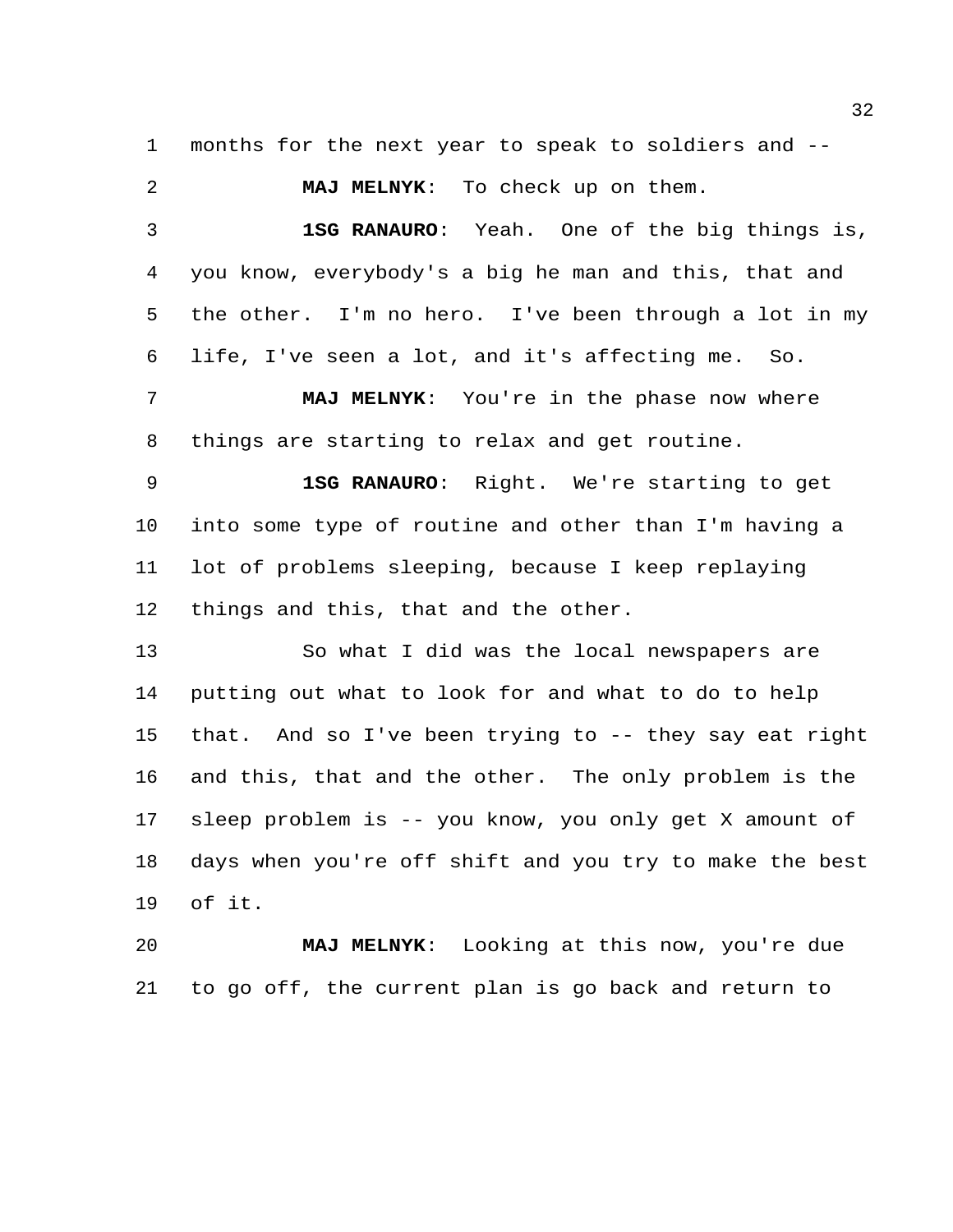your armory on Saturday; is that correct?

 **1SG RANAURO**: Yeah. That's what I'm hearing right now.

 **MAJ MELNYK**: When you start thinking about the after action review, what kind of comments are you going to make, both positive and negative, about this operation?

 **1SG RANAURO**: Last night, we happened to be up at the JAG's office and we saw the DOD plan for evacuation in emergencies, this type of thing. And the date on it was from 1991. I think that needs to be revised.

13 I think parts of the plan are very good, just thumbing through it quick, but other parts do not have a contingency plan for this type or this magnitude of disaster.

 Usually it's like tidal waves, tornadoes, that type of stuff. But there is no plan in place for this type of thing in a built up urban area like New York City.

The other recommendations, talking to myself,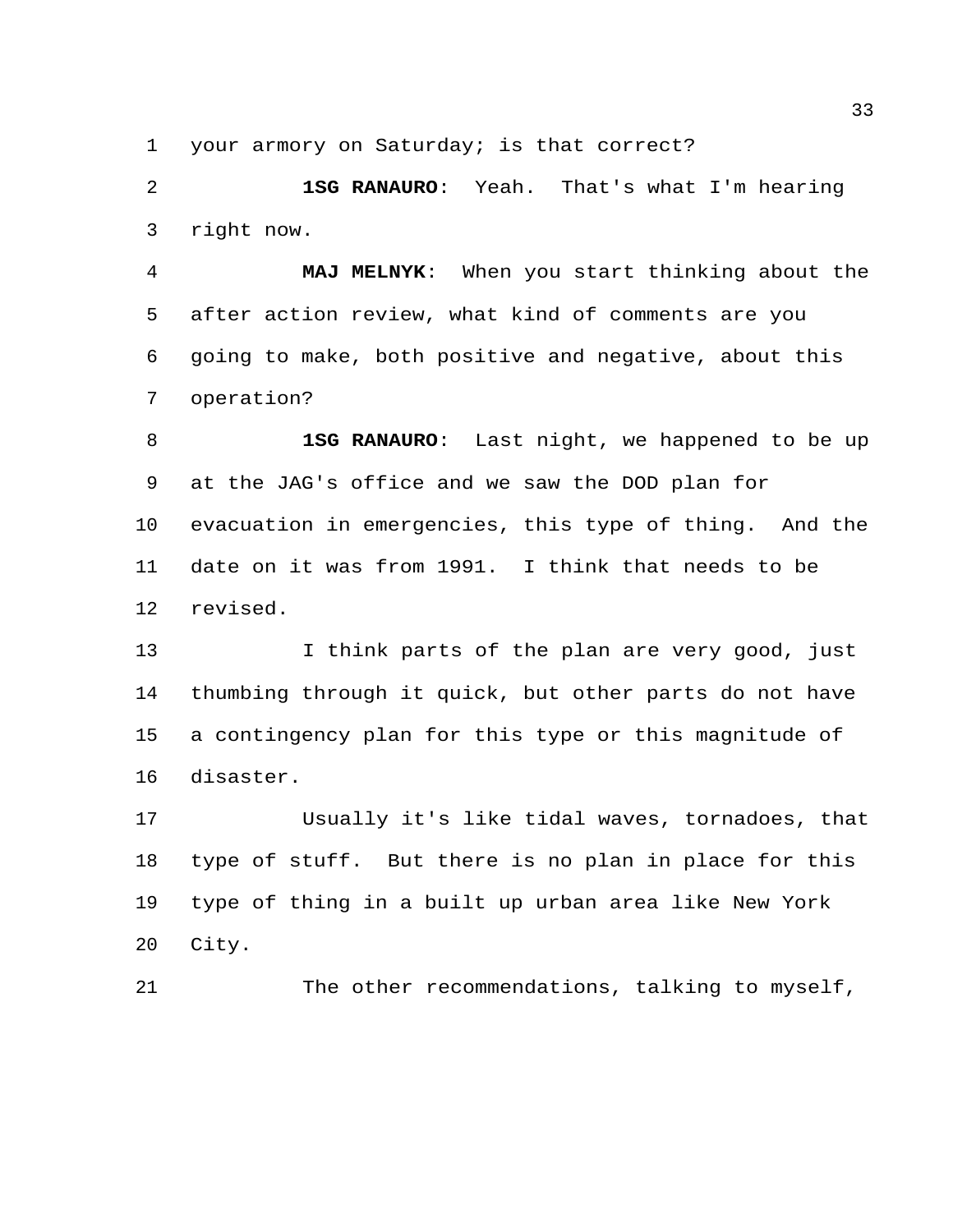my NCOs and the officers, is they need to get a command structure in place that is more reactive and can interface better with the local authorities in New York City.

 I have been through probably about eight activations with this unit, whether it be snow storms, hurricanes, tidal floods, and this, that and the other. The Troop Command that is run from upstate really has no idea how the civilian authorities work down here.

 They send liaisons down. They do help, to a certain extent, but most of the guys in the units that are stationed down here, i.e., the 69th, my unit, 258, we work here every day.

 Most of our members, most of the soldiers in our units are firefighters, police officers, court officers, ESU type people.

 And we get a lot more done by interfacing on a very, very low level than you could ever imagine getting done coming from the Troop Command and the Mayor's office.

The other big part of the problem, and we've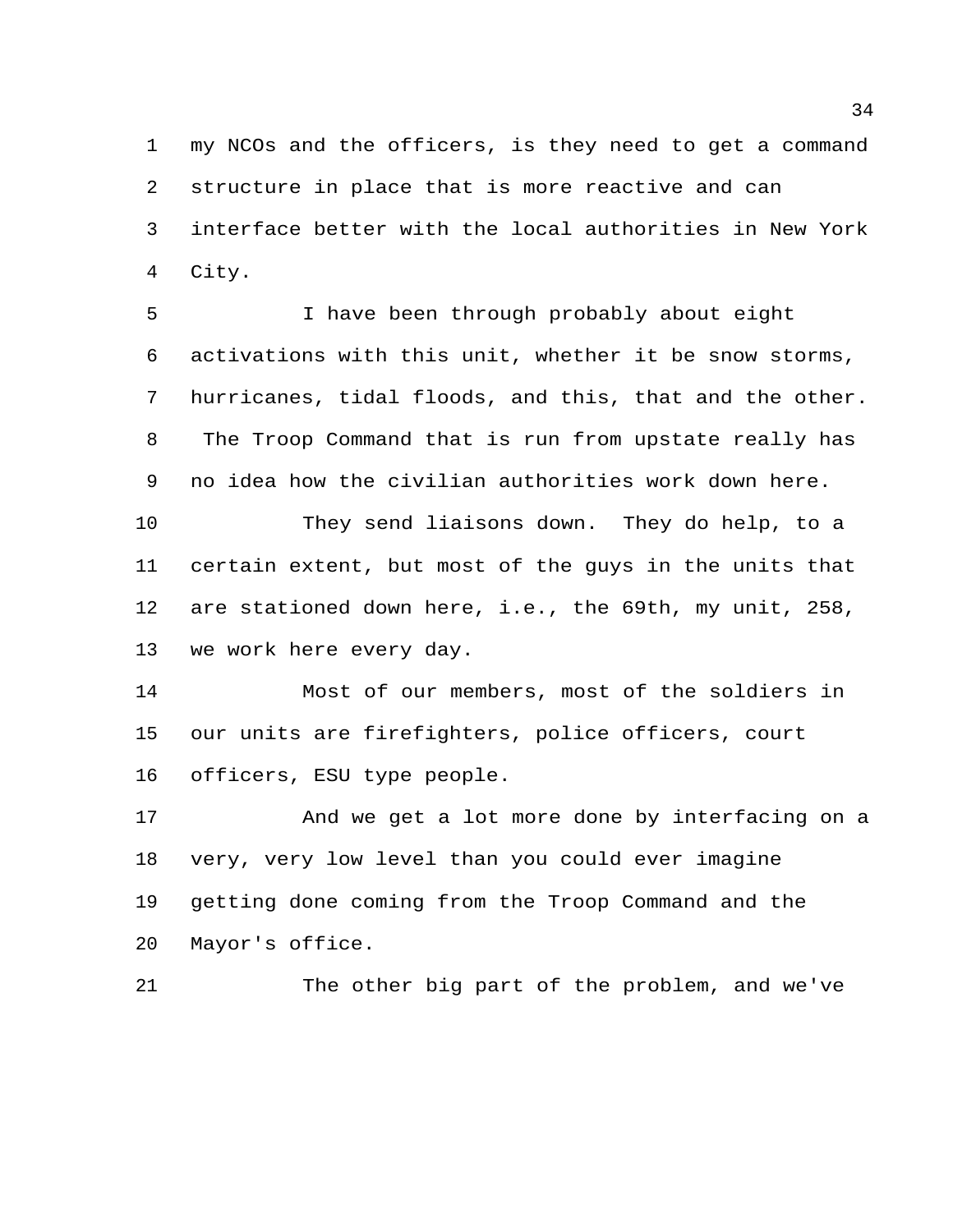seen it a couple times already, is the political side of it, where the government says, yes, says to the Mayor, you will get troops in here, and the Mayor basically says okay, if I have to have them, let's just have them do menial things and that's the end of it, my fire department and my police department can handle anything, and a couple of times that's come back to bite him in the rear end, where units have been sent to support Long Island and then were brought back to support -- went in the five boroughs of the City of New York.

 So I think there's a lot of political pulling back and forth over the Guard and the command structure needs to be probably brought down to a level to the units that are actually in the city and work for the city and pick up a phone and say to a deputy inspector from the police department I have a 100 people here, where do you need them now, rather than wait six hours to go to the Mayor's office, EOC and all the other bureaucratic stuff that really holds us up from doing a lot of missions that we could do within an hour's worth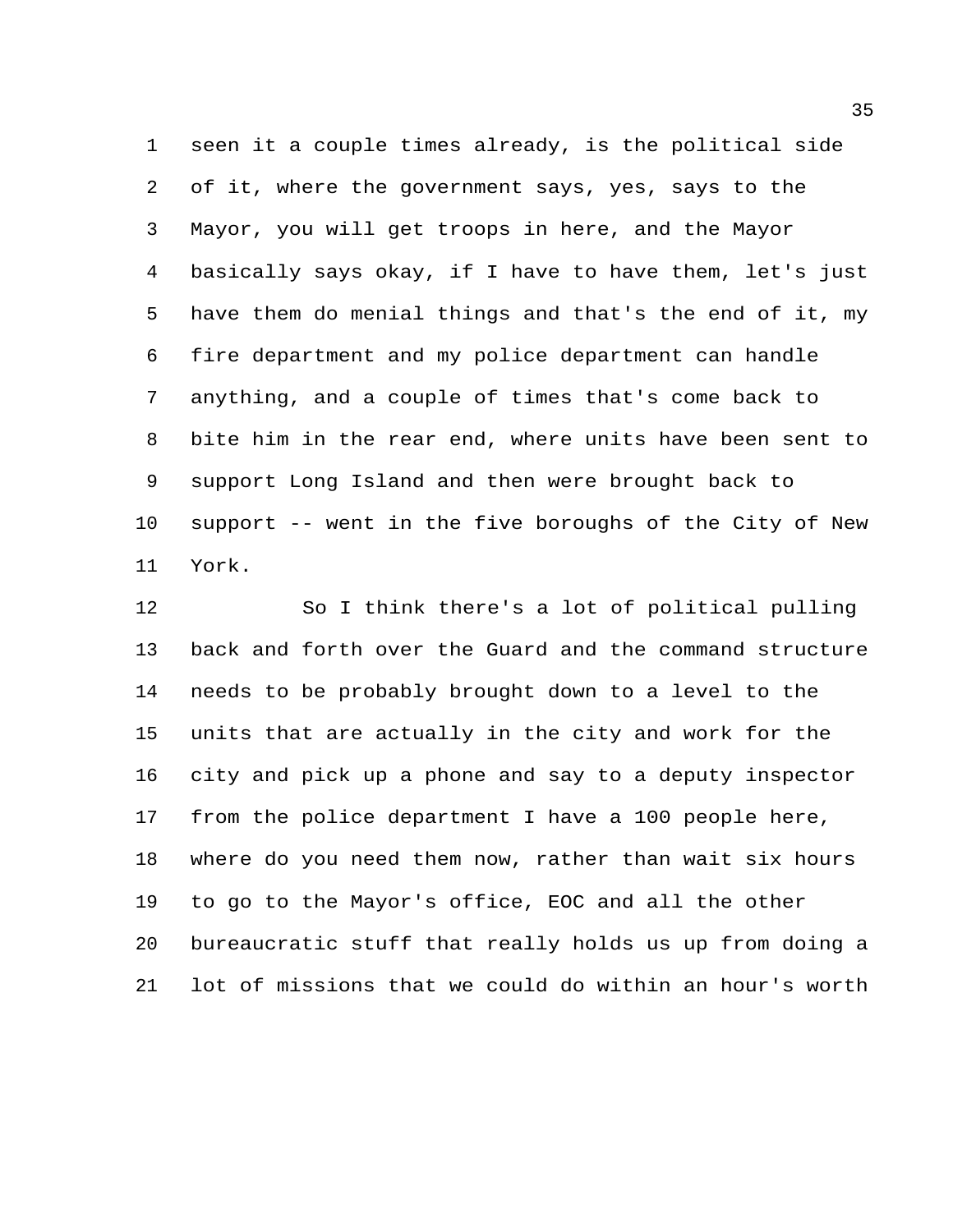of reaction time.

| 2  | Simple missions, like the ground zero would             |
|----|---------------------------------------------------------|
| 3  | run out of water, the site on Staten Island, the Staten |
| 4  | Island dump where they're taking all the debris to be   |
| 5  | sifted through, was running out of some supplies, and   |
| 6  | this, that and the other.                               |
| 7  | We went on a low level face to face with                |
| 8  | people who were actually in the trenches that need this |
| 9  | stuff and we were able to get it done within one hour,  |
| 10 | where if we waited to go through EOC and Troop Command  |
| 11 | and the Aviation Brigade and everybody else who is in   |
| 12 | here, who really has no experience with dealing with    |
| 13 | these agencies, we would have waited six or eight       |
| 14 | hours, if they even let us do the mission.              |
| 15 | So there's a lot of political mumbo jumbo               |
| 16 | going on. They bring brigades in here, like I said,     |
| 17 | that really don't have a good feel for what we can do   |
| 18 | in these type of situations.                            |

 I'm not saying we don't need a command and control structure, by no means. What we do need is a command and control structure that knows the workers in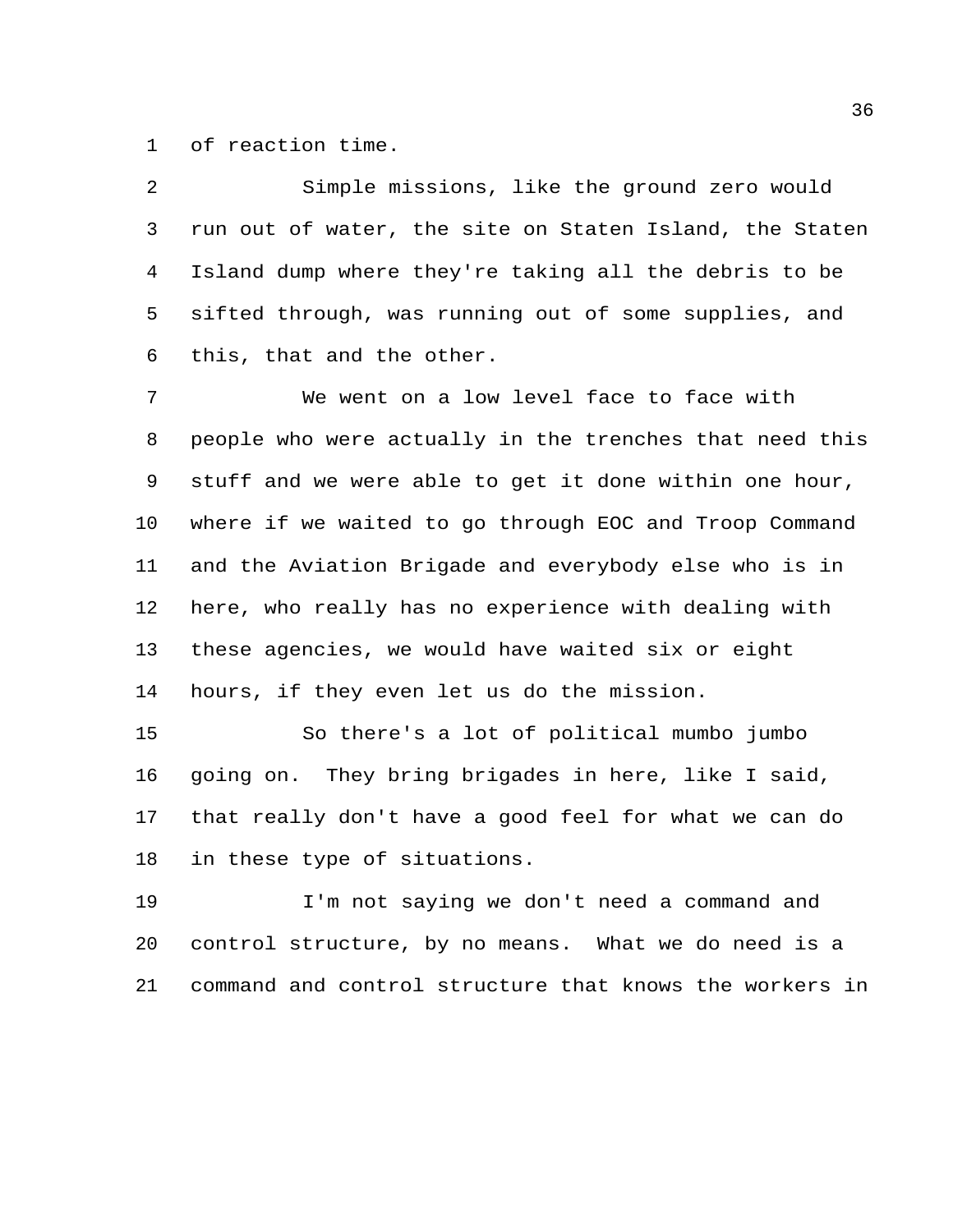the city, that can pick up phones and call various people, and the National Guard is -- all the units in New York City and the units from upstate would be much more useful and will be much more productive.

 And that's probably one of the biggest morale factors. We bring troops on site and we're told, well, the Mayor's office says you can't do this, and the EOC says you can't do that.

 So what we do is we wind up on low level weasel deals and we get our own missions and we generate them and we go out and do them.

 On the positive side, I think the reactions of the soldiers, and I can only speak for the downstate guys and maybe Rockland and some of the other places where we've gone to do disaster type of stuff, the attitude and the morale and the can-do part of the National Guard soldiers located in the City of New York is exemplary.

 My people, we wound up with almost 400 people on the ground by, I believe it was around 10:00 o'clock on Wednesday, whether they were at the armory or on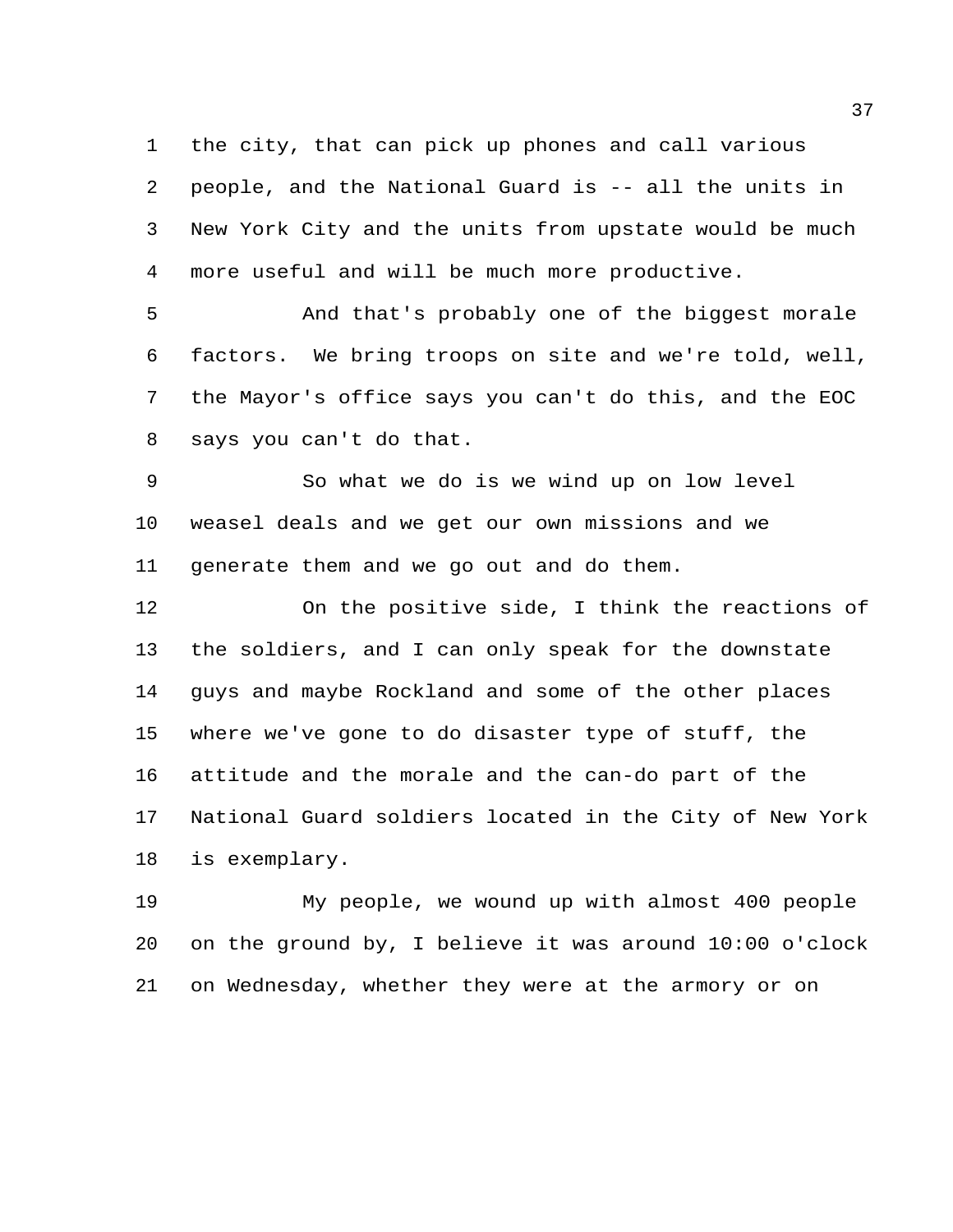site over here, and that was within a 12 hour call up.

 Of course, this is an extraordinary type of thing where everybody saw it on the news. They said the Guard is being called up. Everybody wanted to help, so everybody came running.

 But even on the low level snow storm and disaster type things, we always get a good response. We get a lot of support from the community when we go do these missions.

 But like I said before, the most frustrating thing is to be on ground here with all our equipment, ready to go, and we are told, well, we have to wait for Troop Command to make a decision, EOC, and this, that and the other.

 So after many years of experience of doing these type of things, we know how to do the weasel deals, where a sergeant with the police department that's a National Guard soldier will go over to the command post and say, listen, what do you guys need, and they'll say, okay, we can use XYZ here, there, and we generate our own missions and really bypass all the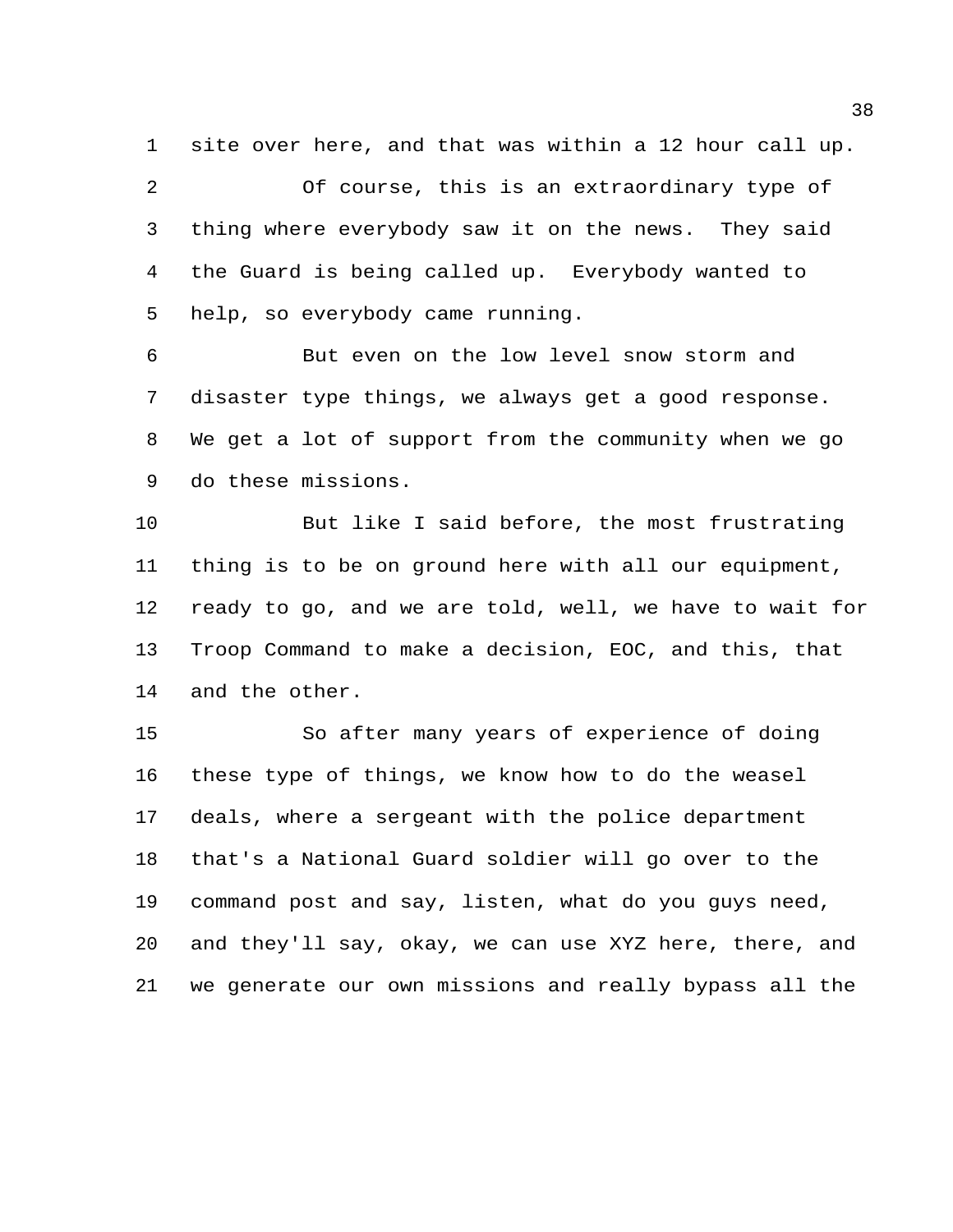bureaucratic stuff that goes on in these types of things.

 And I also think they need to come up with a contingency plan for these types of disasters, especially -- you know, it may not be necessarily New York City, because of the assets of the fire and police departments, because of the size of them, but the smaller city, i.e., like Newark, New Jersey or some of the neighboring cities that don't have the civil assets, we may be asked to do a lot more.

 I think a plan really needs to be put in place and I think you need people who are familiar with the area to be in command of these types of things not 400 miles away and not have really a clue of what's going on.

 **MAJ MELNYK**: Do you want to address issues like force protection here or the --

 **1SG RANAURO**: One of the things we ran into during the first one or two days, myself and one of my other soldiers, we had moved down to the ferry terminal down here. I think it was Thursday and it was really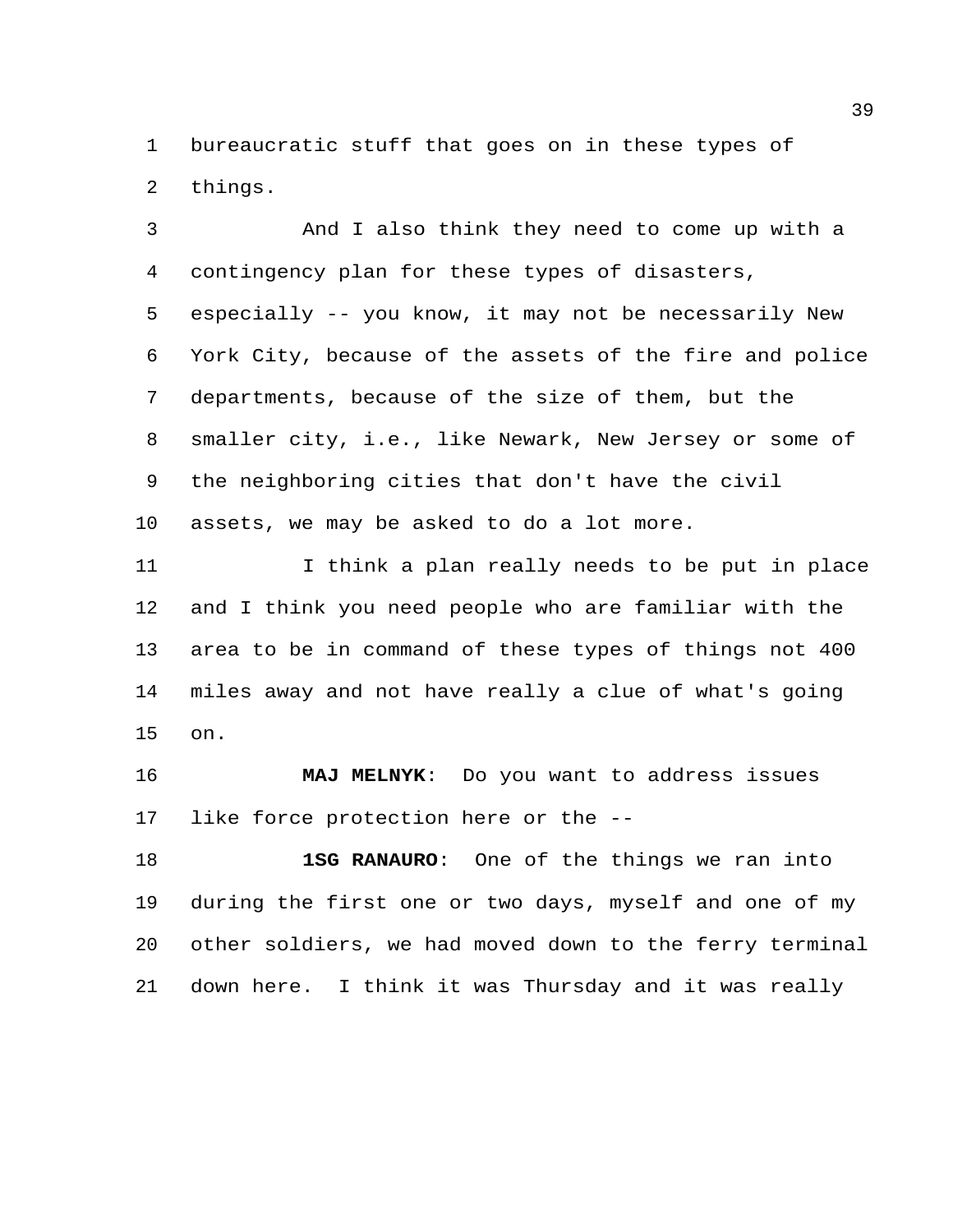raining very bad and the marina and Aviation was nice enough to not only give us ferries to bring our equipment back and forth, but let us use the terminal up there to keep our soldiers dry and run a TOC out of.

 I was just coming out of the building and one of my soldiers, an E-6, Doug Marcarcione (phonetic,) was also a police officer, was with the police detail down there and they had a description of some people running around that were terrorists, and this, that and the other, and we wound up chasing two people that turned out to have video films of all the disaster and all the response, I think it was \$85,000 in cash, and both bore passports from the Mideast.

 We didn't actually catch them. We kind of went around the building, around the water, and forced them into the police department's hands.

 We are not allowed -- even the police officers and law enforcement people were in a serious threat posture down here.

 We are not allowed to have any weapons or anything like that to even protect ourselves if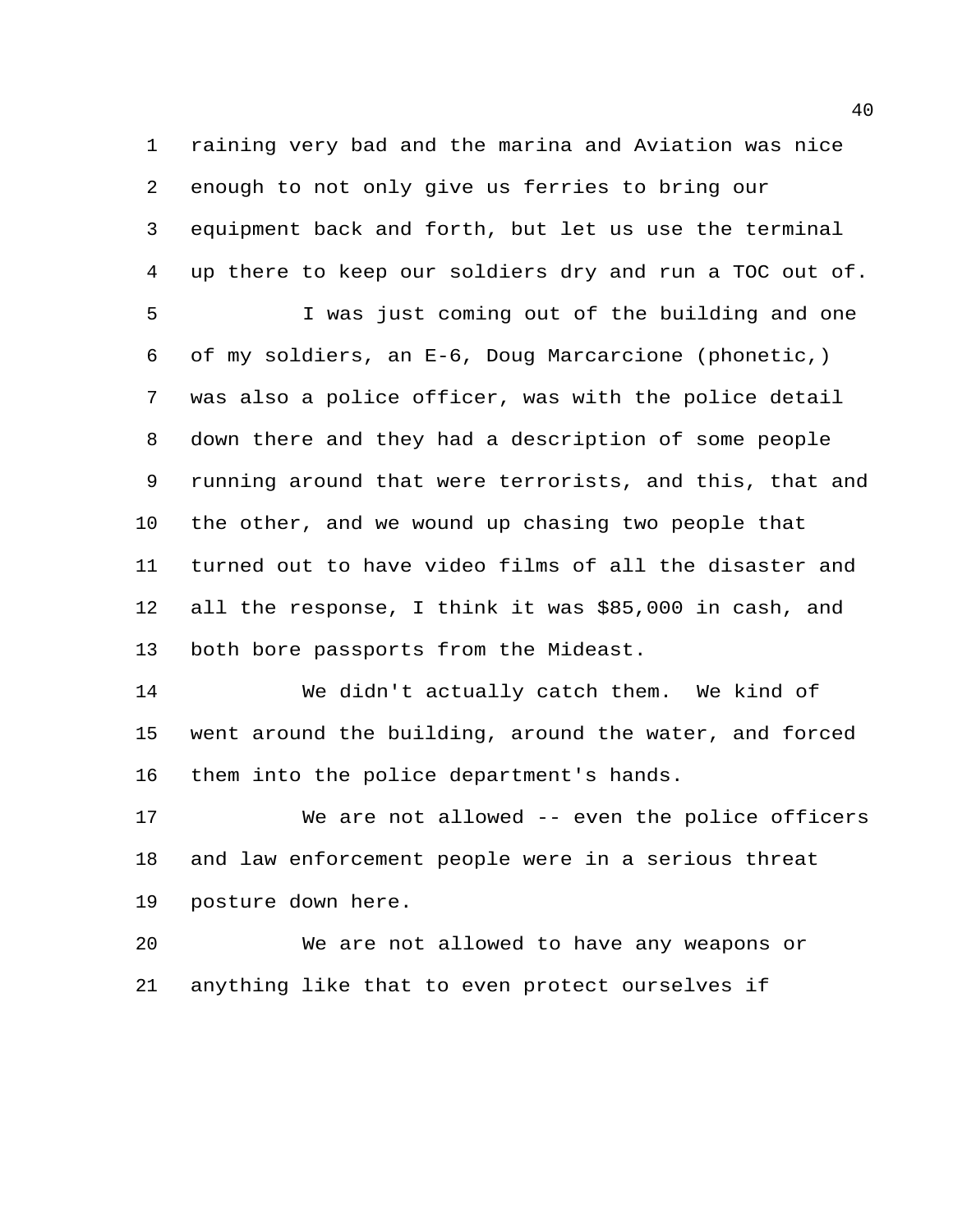something happened. And they have us working check points, working traffic control, you know, interfacing with motorists and this, that and the other, and it's not really a good thing to have.

 And I'm not -- don't get me wrong. I'm not saying every soldier should have a weapon out here, but mostly people in law enforcement and carrying them day in and day out, there should be some kind of provision to either be a nine mil -- I'm not talking about bringing tanks and 50 cal machine guns up here, but there should be something for self-protection for the soldiers that are working these various details.

 And like I said, we're unique, because a lot of our people are law enforcement. So I know most of the guys and I'll probably get busted for this, but most of our guys are carrying their personal weapons anyway, just for our own safety.

 So that needs to be looked at a little bit, especially if we're going to be doing these types of check points and this, that and the other.

And it's also a little bit of a show of force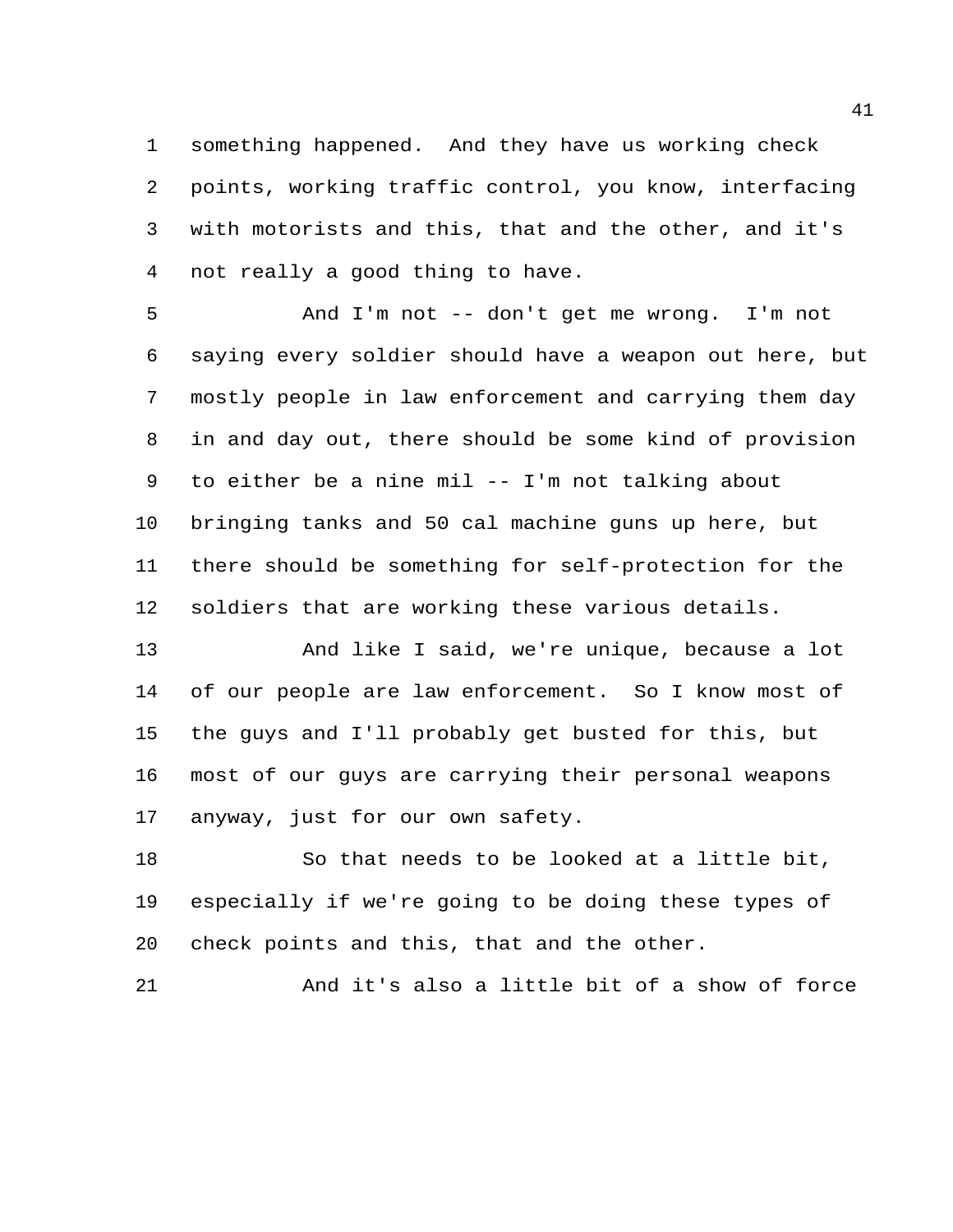and I don't think the civilian population would have a problem with that under these circumstances right here. And, again, it goes back to each circumstances, what you -- what would be called for. **MAJ MELNYK**: Do you want to address the civilian population? How have they been? **1SG RANAURO**: I think as a whole, from everything we have seen, being staged, having our armory on Staten Island, naturally, there was a -- today we received, I guess, maybe about 200 posters from the kids on Staten Island, thanking us, and this, that and the other, and actually from all over the state. The support from our people on Staten Island

 is great, as always. We have received countless donations of donuts and cakes and food, this, that and the other, to support the men while they're doing the mission, and the same thing in Manhattan.

 The usual liberal population of Manhattan, who would be aghast at seeing a soldier in uniform on the street in lower Manhattan, has come over to us and say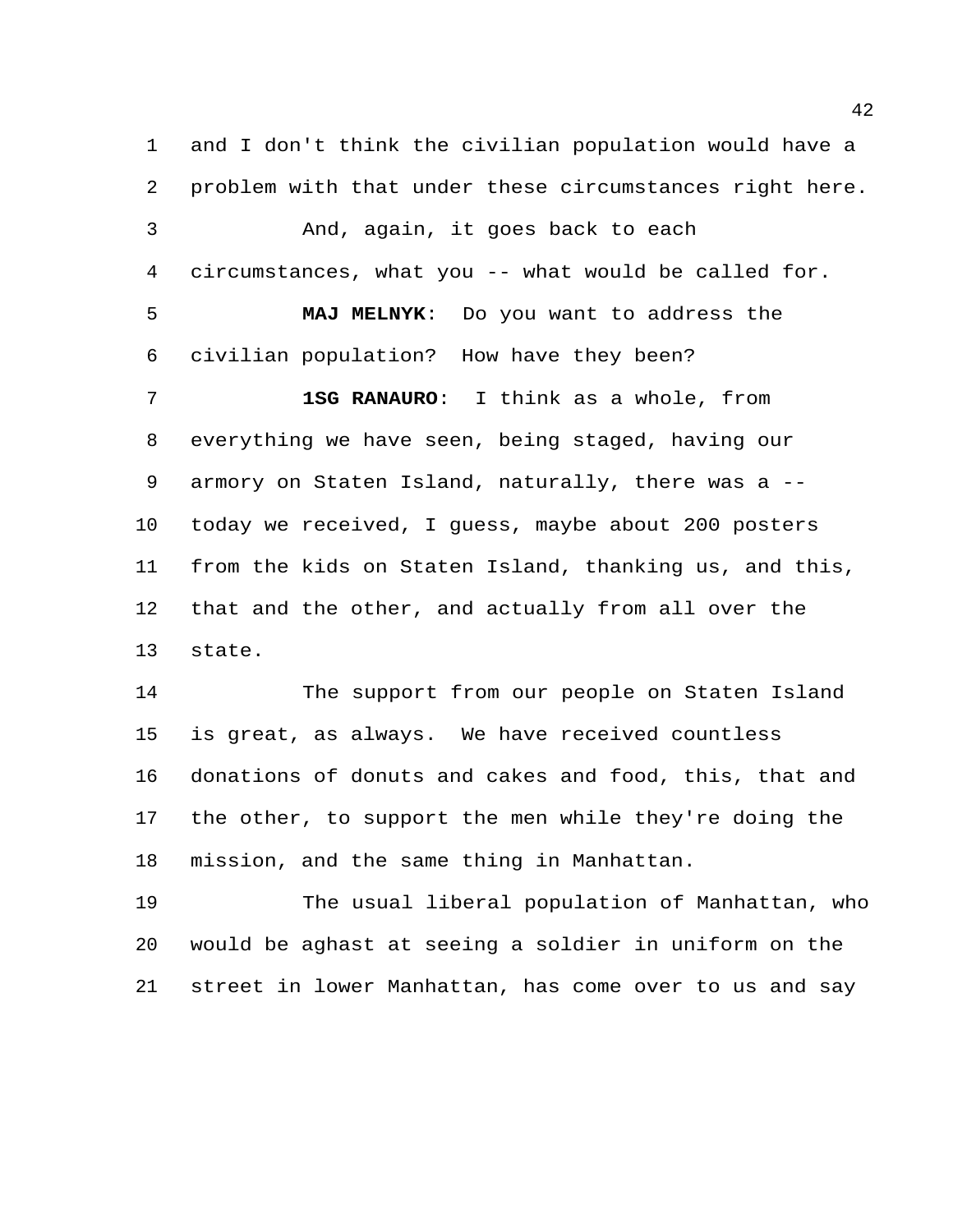we'd like to thank you, your support and your presence here makes us feel safer, send you here, send you there, food.

 So I think the people in Manhattan have taken to us, especially when they hear that most of the units down here are stationed within New York City itself.

 **MAJ MELNYK**: Are there any last things you want to add?

**1SG RANAURO**: No. I think that --

**MAJ MELNYK**: You'll be glad to get home.

 **1SG RANAURO**: Yeah. I'll be glad to get home. And I just want to pay tribute to my soldiers, that they've done a great job under the circumstances. They have responded very quickly.

 They did a lot of work under harsh conditions, where you're dealing with dust.

17 And I forgot to mention one other thing. There's many unstable buildings up there and our soldiers were up there, and I'm not in the greatest of shape, but I ran from the World Trade Center to the East River when there was a threat of a couple other